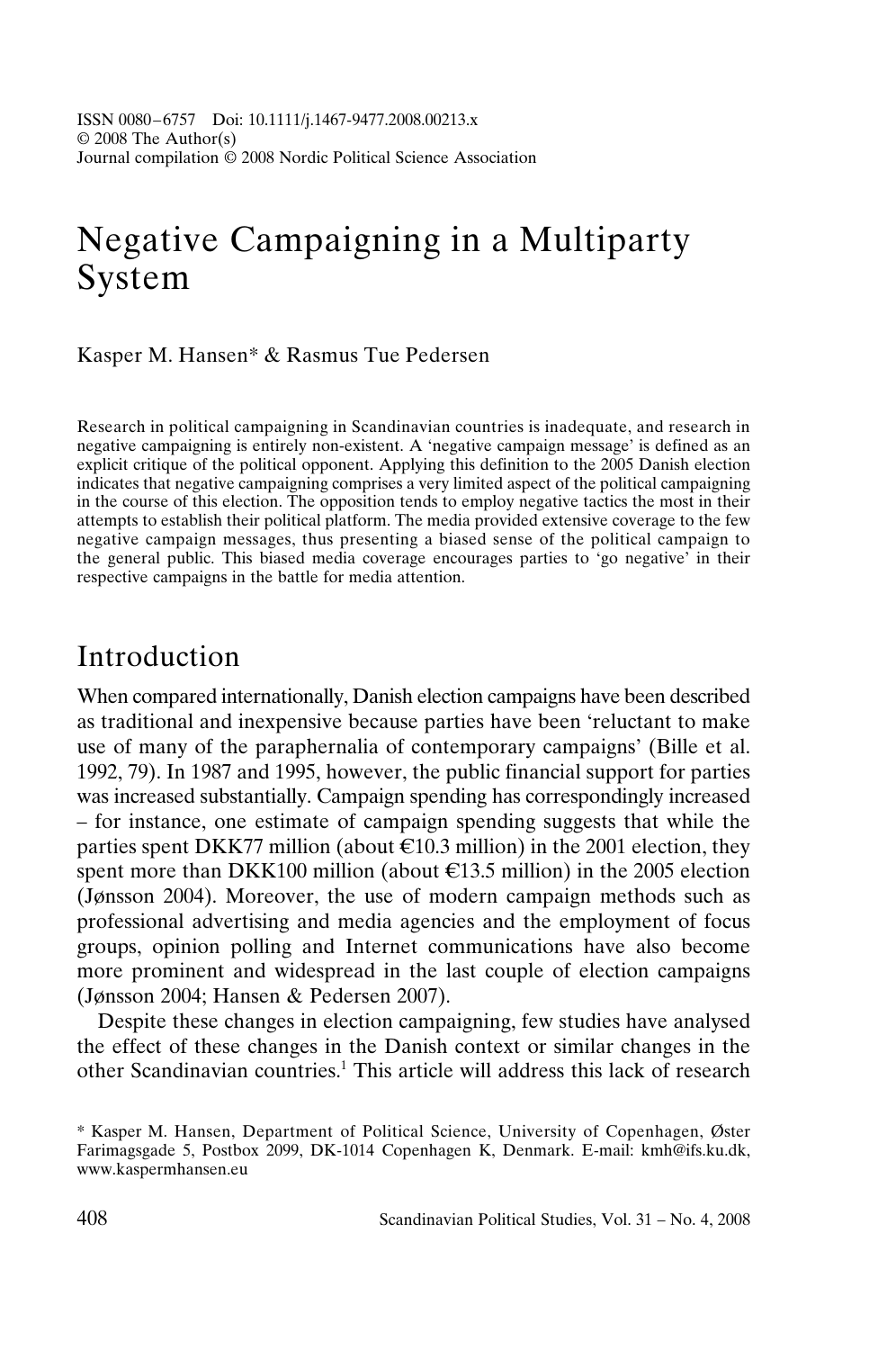in election campaigning in the Danish context by focusing on the use of negative campaigning in the 2005 general election. Negative campaigning is especially interesting due to its controversial nature. Political commentators often describe negative campaigning in pessimistic terms, pointing to the unconstructive tone and devastating effects it presumably has on the general political debate. The contribution of this study is to examine the use of negative campaigning based on empirical data from a multiparty system, where political advertising from political parties and political movement is forbidden on television and public radio.

### Negative Campaigning

Negative campaigning 'only means talking about the opponent – the (deficient) nature of his or her programs, accomplishments, qualifications, associates and so on' (Lau & Pomper 2001, 73) or 'attacks the other candidate personally, the issues for which the other candidate stands, or the party of the other candidate' (Skaperdas & Grofman 1995, 49). That is also to say that 'negative campaigning is not lying and stealing and cheating, it is criticizing the opponent' (Lau & Pomper 2001, 81), which sometimes tends to create some misunderstanding in the media. Negative campaigning is an analytical distinction and not a normative distinction; the negative campaigning distinction says noting about whether negative campaigning is desirable or not in modern democracy.

These often-cited definitions are related to the American two-party system and highlight the fact that negative campaigning is often seen as being directed at a specific candidate. If that is the case, however, negative campaigns directed towards political parties would be excluded. Sanders and Norris (2005, 526) attempt to capture this exclusion by defining negative campaigning as 'criticising the record of the opposing party or parties; questioning the judgement, experience and probity of opposing leaders; and generating fear about what the future might hold if the opposing party or parties were in power'. Pooling the targets of negative campaigning from the three aforementioned definitions includes: programs, accomplishments, qualifications, associates, personalities, issue positions, party records, judgment, probity and experience and even an '*and so on*'. The many examples of the targets of negative campaigning demonstrate that negative campaigning is not limited to targeting, say, the personality of the opponent. Our general definition of a negative campaign message, which closely follows the definitions referred to above, simply states that the message must include an explicit critique of the political opponent.

In the following empirical analysis, however, we will narrow the focus to the negative campaigning that takes place when the sponsors and targets are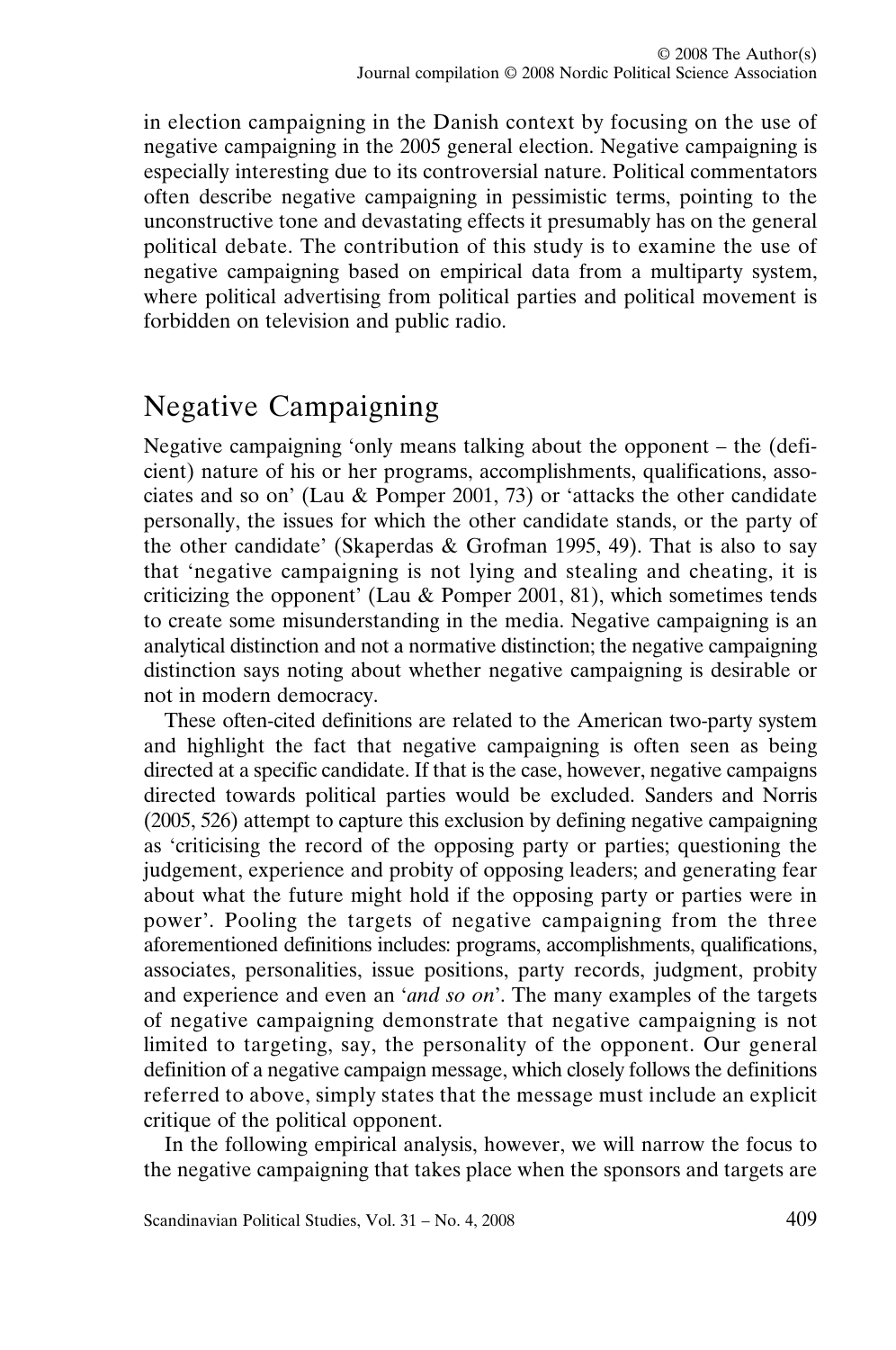political parties or candidates running for parliament in the 2005 election. Nevertheless, we are aware that interest organisations and party-independent groups usually also contribute to campaigns – and often in negative terms (Pedersen 2006). Furthermore, this operationalisation demands that it is possible to identify the sponsor as well as the target of the negative campaign; otherwise it would be impossible to analyse why the sponsor uses negative campaigning and to discern its effect on the target.

The major and ongoing controversy over whether negative campaigning tends to demobilise (Ansolabehere & Iyengar 1995) or mobilise the electorate (Kahn & Kenney 1999; Freedman & Goldstein 1999; Lau & Pomper 2001, 2004) has been revitalised, as Brooks (2006) disproves the general demobilising thesis using Ansolabehere and Iyengar's original dataset. She concludes that campaign tone has no significant relationship to turnout. As to whether negative and positive campaigning have different perception and persuasion effects on the electorate, the research appears quite inconclusive – for example, Ansolabehere and Iyengar (1995, 91) find mixed results; Min (2004) finds that negative campaigning tends to undermine support for the sponsor; Shapiro and Rieger (1992) show how negative advertisements can be more effective than positive ones in terms of candidate rating. Lau et al. (1999, 857) reviewed 52 empirical studies of negative campaigning, concluding that 'there is simply no evidence in the research literature that negative political advertisements are any more effective than positive political ads'. Nevertheless, there is no shortage of professional campaign architects and consultants believing otherwise (Fridkin & Kenny 2004, 571).

More recent research finds that negative campaigning is more effective for the challengers, while positive campaigning works more effectively for the incumbents (Lau & Pomper 2002; Fridkin & Kenny 2004, 580). Brooks and Geer's (2007) differentiation between negative or positive, civilised or uncivilised, and issue-focused or personal-focused campaign tones reveals that it is the uncivilised tone in general, and the personal uncivilised tone in specific, that the public values the least. These findings correspond to Fridkin and Kenny's (2004) study, which shows that negative advertisements attacking the opponent's personal characteristics have no effect on the overall rating of the opponent, while negative campaigning attacking an opponent's policy position lowers the evaluation of the opponent among the citizens. In other words, negative campaigning tends to work as intended if it focuses on policies rather than on the personal characteristics of the candidates.

To our knowledge, there are no published studies of negative campaigning in the Scandinavian multiparty context. The hypotheses concerning the use of negative campaigning are largely developed with reference to the American two-party system, which cannot be directly transferred to the Scandinavian proportional electoral (multiparty) system, where many parties compete through media that do not allow the use of political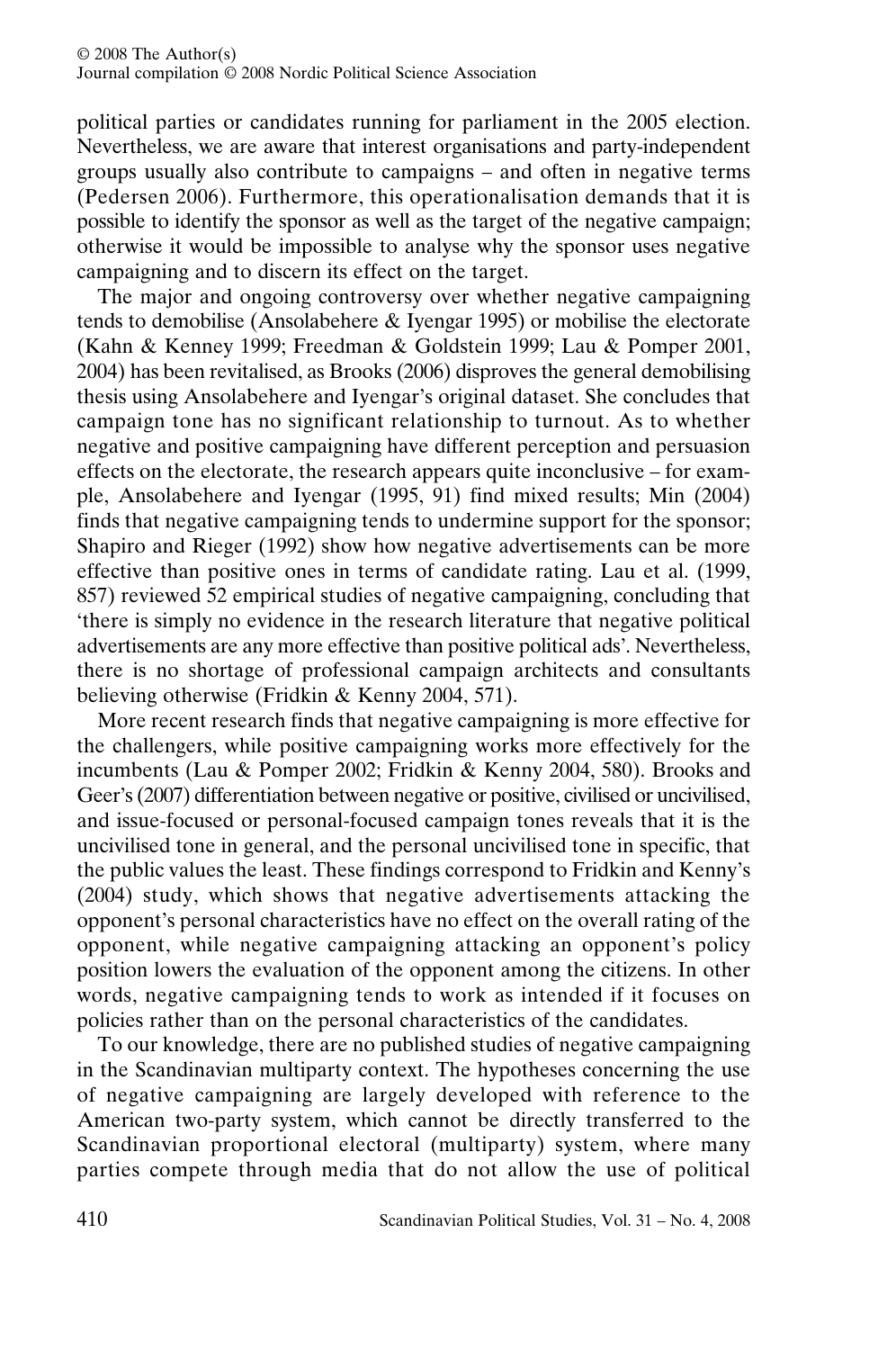advertisements on television and public service radio. Denmark and Sweden both have a ban on political advertisements in television and public service radio. Norway only has a ban on political advertisements in television<sup>2</sup> (Siune 1987, 1994; Leroy & Siune 1994; Petersson et al. 2006, 52; Moring 2006; NOU 2004). It is therefore necessary to develop hypotheses concerning the use of negative campaigning adapted to the Scandinavian context.

One of the most established theses in the American context of negative campaigning is that challengers tend to use negative campaigning more than incumbents (Lau & Pomber 2001; Benoit et al. 2000, 69). This is because the incumbents can emphasise their former performance in, say, Congress or the presidency – for instance, they can point to their work to pass popular bills or efforts made to stop unpopular legislation. Conversely, the challenger can only emphasise future deeds and promises. As such, the challengers' promises will tend to be rather abstract and insubstantial compared to the incumbents' tangible and proven record (Trent & Friedenberg 2000, 87; Mayer 1996, 451). This will put the challengers on defensive, but it will also set an election agenda largely framed around the record of the incumbent, leaving the challengers little choice but to criticise the incumbents' record. This is the first step toward negative campaigning. Combined with having the odds against them, the challengers would *ceteris paribus* 'go negative'. However, the Scandinavian proportional electoral system focuses on the party rather than the candidate, thus rendering the challenger/incumbent distinction less obvious.

One way of adapting the thesis would be to apply it to the government level – for the same reasons as above, we would expect the opposition parties to be more inclined to exploit negative campaigning than parties in government or parties supporting the government. This is our first hypothesis, which reads:

H<sub>opposition: Parties in opposition use negative campaigning to a greater extent than do parties</sub> in government or parties supporting the sitting government.

Another thesis concerning the use of negative campaigning is that the party that is behind in the polls (runner-up) would be inclined to apply negative campaigning to a greater degree than the parties leading in the polls (frontrunners) (Theilmann & Wilhite 1998, 1052). Empirically, several studies have confirmed this thesis (e.g. Damore 2002; Haynes & Rhine 1998). The reasoning behind this thesis is that as negative campaigning can potentially hurt the sponsoring party more than it helps due to the risk of being portrayed as weak and desperate by the media and opponents (the boomerang or backfire effect), frontrunners will be disinclined to gamble with their leading position (Skaperdas & Grofman 1995). Furthermore, if a frontrunner goes negative, i.e. targets the runners-up, it would provide the runners-up with a platform from which to respond to the negative campaigning. On the other hand, the runners-up are less risk averse, as they have less to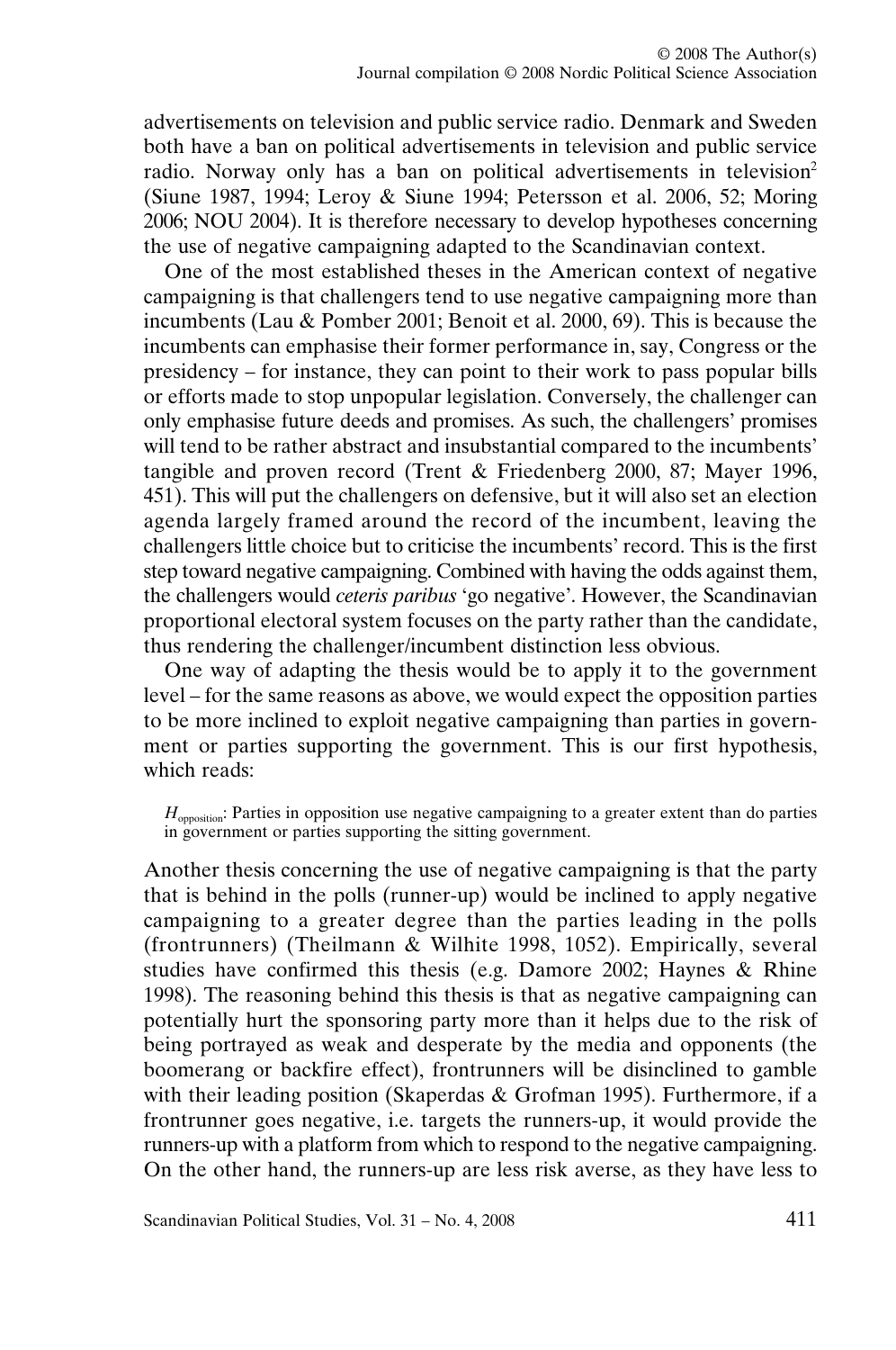lose and are attempting to establish a platform from which they can directly confront the frontrunner. This leads to our second hypothesis, which reads:

H<sub>opinion poll</sub>: The inclination for a party to go negative is inversely related to its position in the opinion polls.

In our quest to understand the use of negative campaigning, we must proceed beyond the party level and analyse how the media focuses attention on negative campaigning. The liberalisation of the party media and the eradication of the close link between party and media render the media an independent filter for much of the communication in postmodern campaigning (Norris et al. 1999). Competition among the media has intensified in a time of falling newspaper circulation, which encourages the media to follow the specific criteria of what defines 'good' news (i.e. news that can be reduced to a conflict between a few positions that can be assigned to specific actors) (Cook 1998, 23; Ansolabehere & Iyengar 1995, 116, 154; Lund 2002; Christiansen & Togeby 2006; Jenssen & Jamtoy 2005). Ansolabehere and Iyengar (1995, 134) emphasise this by saying:

Negative advertisements make particularly tasty morsels for the media. For journalists, it is a no-lose situation when candidates attack one another. Allegations of dishonesty and incompetence lay the seeds of controversy and scandal. Even if the charges prove to be false, reporters can always rail against the candidate who aired the attack for slandering his or her opponent and engaging in sleazy campaigning. The fight itself becomes the story.

Our third hypothesis reads:

Hmedia: Negative campaigning receives relatively more attention in the news than positive campaigning.

The first step in analysing the hypotheses would be to provide a benchmark for future comparisons of negative campaigning: a descriptive study of usage in the 2005 general election campaign. Second, we will analyse each of the three hypotheses using the Danish general election of 2005 as the case.

# How Negative?

The first step towards understanding the use of negative campaigning must be to present an overview of its use. Several attempts have been made to classify campaign contributions in 'negative' and 'positive' terms. Many simply apply a coding as either 'negative' or 'positive' (Lau & Pomper 2001, 73; Sanders & Norris 2005; Damore 2002, 670), while others apply a three-category coding like 'no negative message', 'minor emphasis on negativity' and 'major emphasis on negativity' (Kahn & Kenney 1999, 879). Here, we will adapt a five-point coding scheme greatly inspired by Freedman and Goldstein's (1999, 1193) coding: 1 denotes 'exclusively positive', 2 'primarily positive', 3 'balanced positive and negative', 4 'primarily negative' and 5 'exclusively negative'.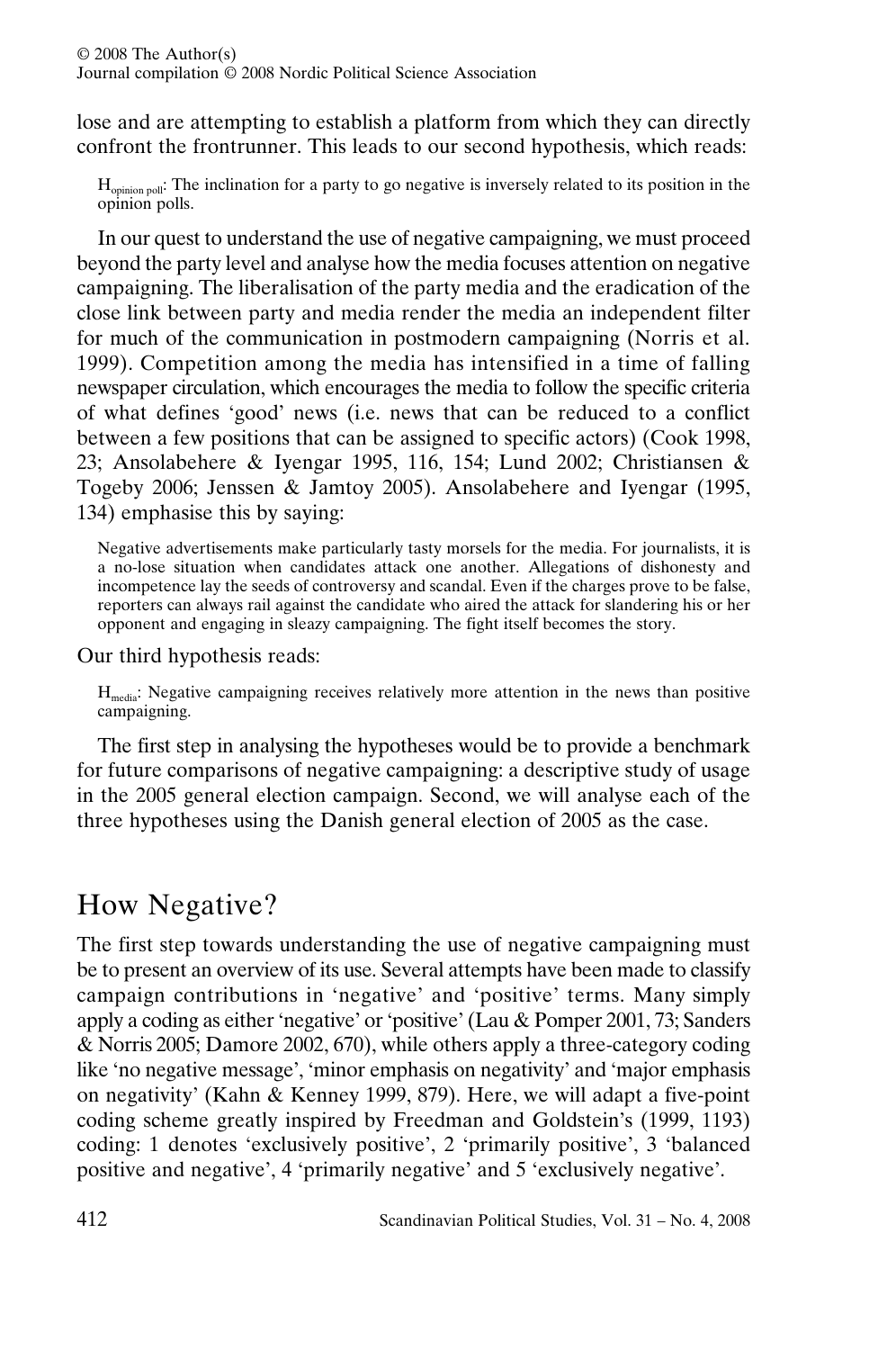Focusing exclusively on the 2005 general election in Denmark allows us to include a variety of different campaign contributions: the advertisements placed (paid for) by parties and candidates in the major newspapers; Party Election Broadcasts (PEBs); the two major debates involving all of the party leaders; and newspaper articles about the campaign. These four empirical campaign contributions were all coded for their degree of negativity using the five-point coding scheme with our definition of 'negative campaigning' as the focus point. In other words, an advertisement featuring only the picture and name of the candidate is regarded as positive (code 1), whereas an article balancing the positive and negative, such as the advertisement in Figure 1, is coded 3.

In order to be coded as exclusively negative, the advertisement must only criticise and not provide any political solutions to the problem at issue. Figure 2 is an example of an advertisement that has been coded as 5 – exclusively negative.

In the next section, the advertisements, PEBs and the two debates are analysed in order to provide a descriptive overview of the negativity of the campaign in the 2005 election. The empirical materials are thereafter analysed using the three hypotheses.

### *The Advertisements Placed by the Parties and Candidates*

The six Danish newspapers with the greatest circulation on an average weekday during the election campaign are all included in the analysis.<sup>3</sup> The period of investigation is from the day after the election was called (19 January 2005) until Election Day (8 February 2005). A total of 114 newspapers were analysed featuring 764 advertisements from the political parties and candidates running for election. Each of these advertisements was analysed using the five-category coding scheme.<sup>4</sup> Table 1 illustrates the distribution of the advertisements divided in relation to party and coding.

Only 8 percent of all the advertisements are coded as 'exclusively negative', whereas 78 percent were coded as exclusively positive. In this sense, the negative campaigning only constituted a minor segment of the party advertising. By comparison, 44 percent of the party or candidate television advertisements in the 2000 American federal elections were exclusively negative, 32 percent contrasting advertisements – including negative as well as positive elements – and only 24 percent exclusively positive (Holman & McLoughlin 2001).

Examination of the various parties reveals considerable differences in their use of negative campaigning. The Social Democrats top the list with 39 percent negative advertisements, whereas the Conservatives, the Minority Party, the Centrum-Demokraterne and the Christian Democrats never used negative advertisements.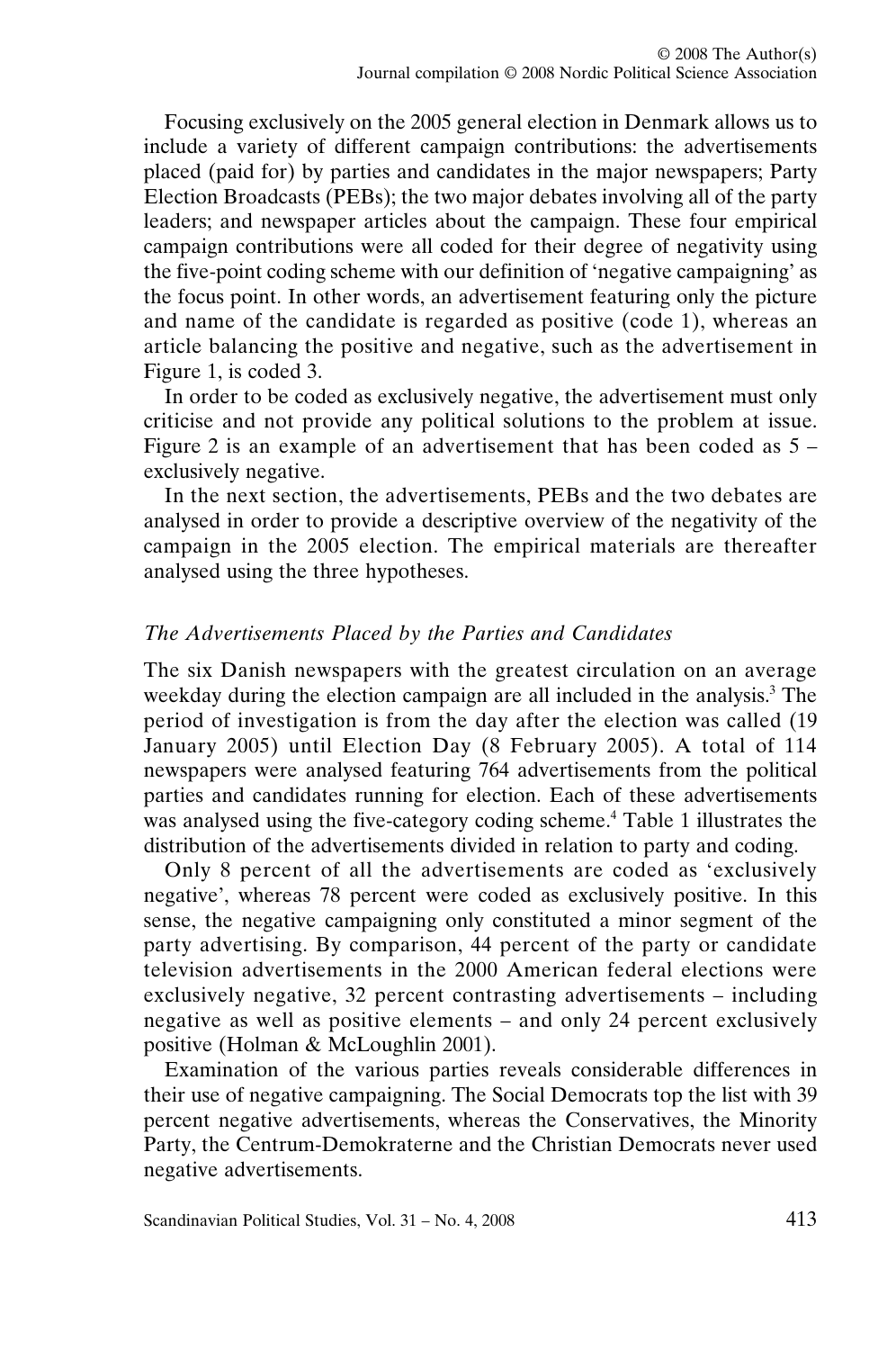#### Figure 1. Balanced Advertisement from the Social Democrats.



*Notes*: This advertisement was published 15 times in the six newspapers under investigation. The first column reads: *CUTS. Under the Venstre/Conservative government, spending pr. student in public schools has been cut by more than 1,000 DKK. In the same period, spending in private schools increased by the same amount. 1,000 DKK pr. student has been cut. In the Venstre campaign program, there is not one DKK for the improvement of public schools.* The second column reads: *LEARN. It is difficult to improve the professional competence in the school when you are cutting back. We will invest in public schools, but we will also demand more value for the money. Children must learn more. Thus, we must invest in schools and make greater demands. We will invest 600 million DKK annually for improved schooling for teachers, new books and IT. We will at the same time move ahead with the renovation of the schools. Sources*: Ekstra Bladet 26/1-05, p. 8; Politiken 26/1-05, p. 12.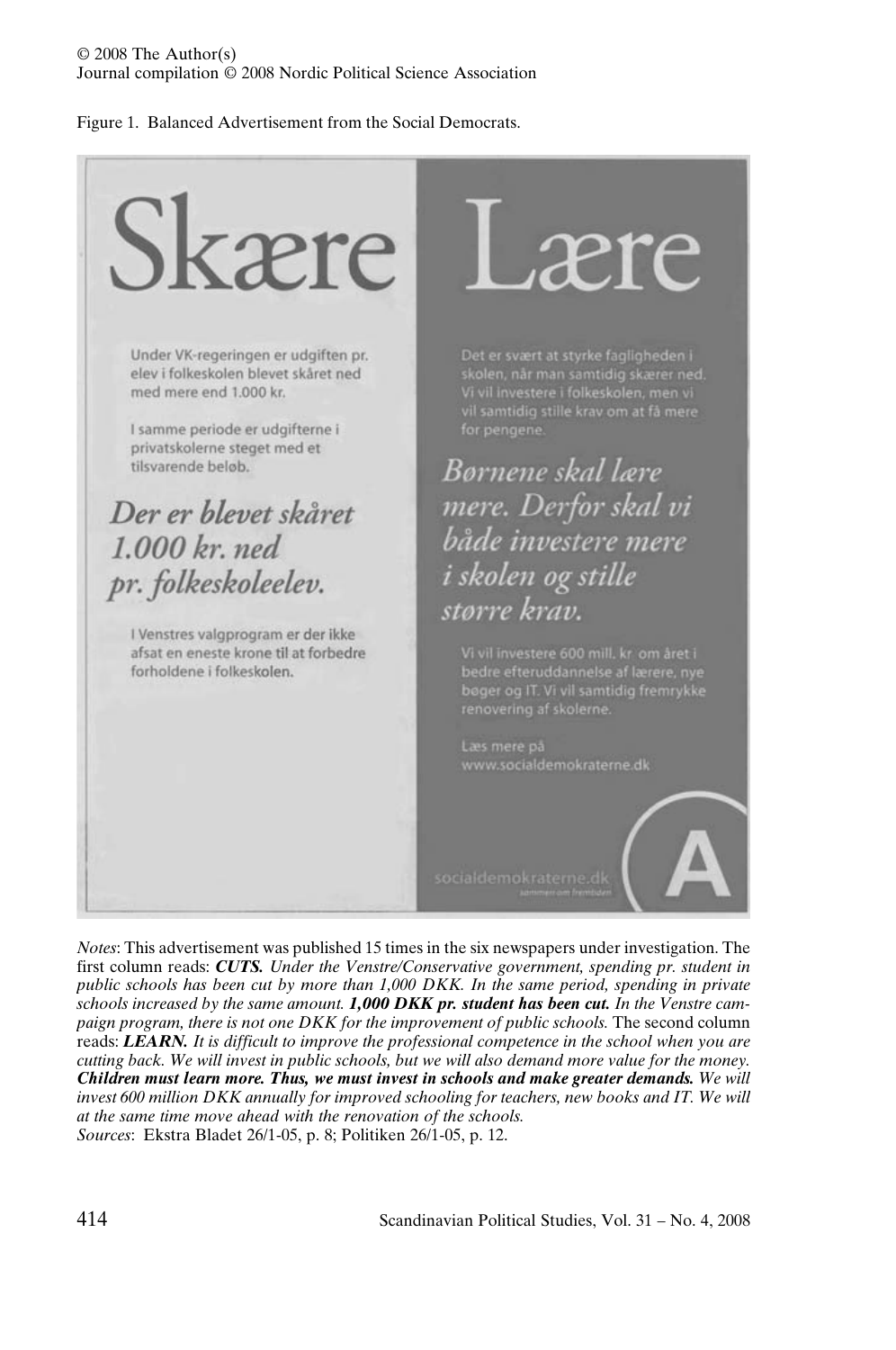

Fakta Det er ikke rigtigt, Efteruddannelserne er skåret med 106.000 at der er skåret kursus-uger. ned på voksen- og efteruddannelser Kilder Anders Fogh, DR, 18/1-2005

*Notes*: The advertisement was published six times in the newspapers under investigation. First column reads: *Fogh* [Prime Minster] *'It is not correct that adult and continuing education has been cut'*. The second column reads: *Facts – 106,000 course weeks of adult and continuing education have been cut*.

*Sources*: Ekstra Bladet 28/1-05, p. 11; Politiken 28/1-05, p. 10.

### *The Party Election Broadcasts (PEBs)*

Since the 1950s, all political parties running in a general election in Denmark have been provided with free primetime airtime to present a self-produced video on the Danish Broadcasting Corporation (DR). As political commercials are otherwise banned from television and public radio, the PEBs are the only way the parties can communicate directly via television to a large segment of the public. In 2005, the PEBs, including the debate with which they were presented, had between 399,000 and 217,000 viewers – almost 10 percent of the 4,003,616 eligible voters (Gallup: TV-Meter). In this sense, the Danish PEBs are a rather important institution for the political parties. In Table 2, the verbal messages in the PEBs (text and audio) are coded according to the share (in seconds) of negative campaigning in the video. In other words, the visual presentation – the part of the video not including any text

Scandinavian Political Studies, Vol. 31 – No. 4, 2008 415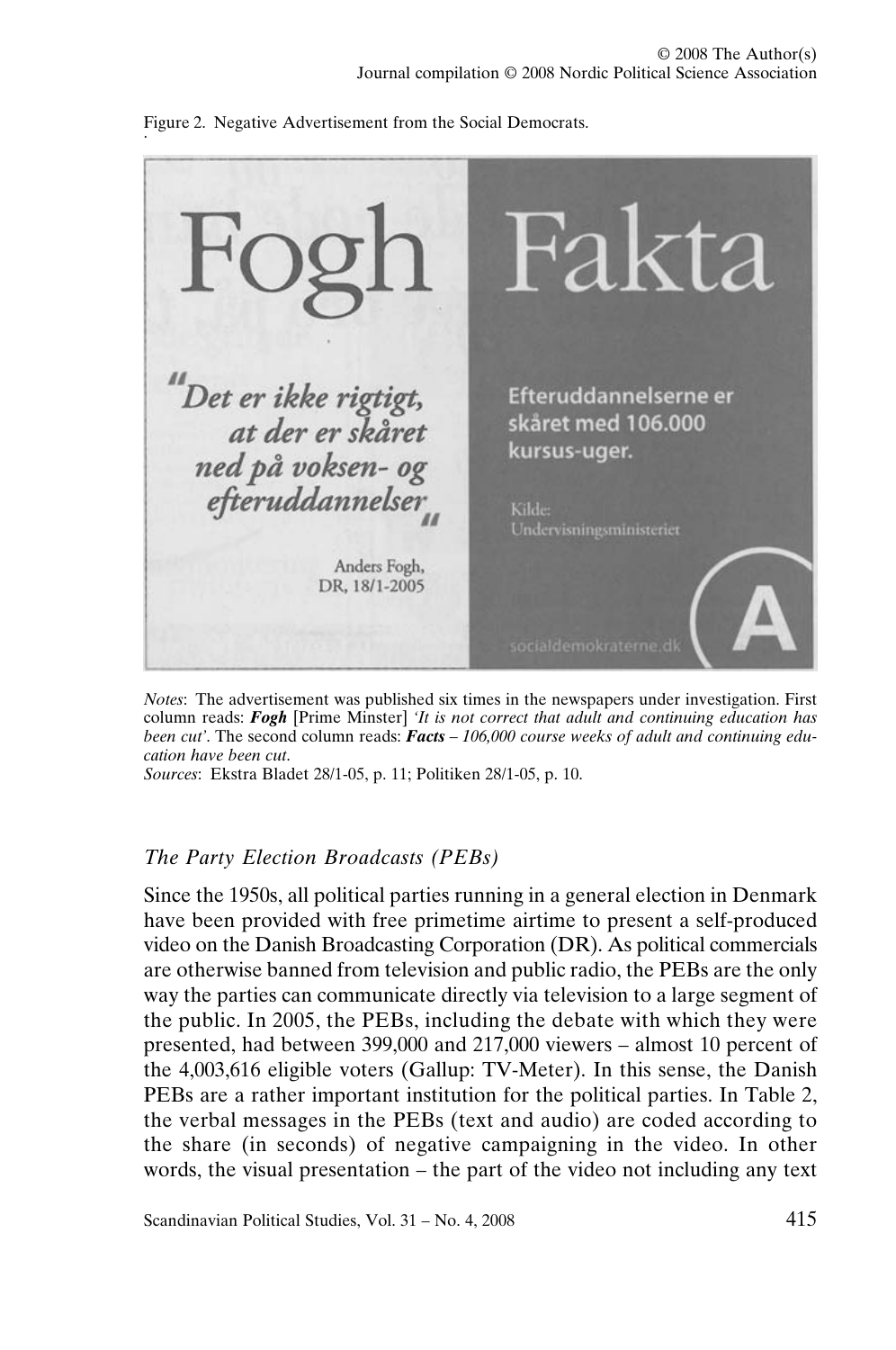| age negative or<br>ily negative of<br>umber of party<br>ertisements |
|---------------------------------------------------------------------|
| 17                                                                  |
| 13                                                                  |
| $\Omega$                                                            |
| 39                                                                  |
| 20                                                                  |
| $\theta$                                                            |
| $\theta$                                                            |
| 3                                                                   |
| 3                                                                   |
| $\Omega$                                                            |
| 4*                                                                  |

| Percentage negative or<br>primarily negative of<br>total number of party<br>advertisements | Journal compilation © 2008 Nordic Political Science Association |
|--------------------------------------------------------------------------------------------|-----------------------------------------------------------------|
| 17                                                                                         |                                                                 |
| 13                                                                                         |                                                                 |
| $\overline{0}$                                                                             |                                                                 |
| 39                                                                                         |                                                                 |
| 20                                                                                         |                                                                 |
| $\boldsymbol{0}$                                                                           |                                                                 |
| $\begin{array}{c} 0 \\ 3 \\ 3 \\ 0 \end{array}$                                            |                                                                 |
|                                                                                            |                                                                 |
|                                                                                            |                                                                 |
|                                                                                            |                                                                 |
| $4*$                                                                                       |                                                                 |
| 14                                                                                         |                                                                 |
| 7                                                                                          |                                                                 |
| 9                                                                                          |                                                                 |
| $\mathbf 8$                                                                                |                                                                 |

|                            | Positive | Primarily<br>positive | Balanced       | Primarily<br>negative | Negative       | Total | Percentage negative or<br>primarily negative of<br>total number of party<br>advertisements |
|----------------------------|----------|-----------------------|----------------|-----------------------|----------------|-------|--------------------------------------------------------------------------------------------|
| Danish Red-Green Alliance  | 17       | 0                     | $\overline{2}$ | 2                     | ↑              | 23    | 17                                                                                         |
| Socialist People's Party   | 74       | 8                     | 19             | 15                    |                | 116   | 13                                                                                         |
| <b>Minority Party</b>      |          |                       | $\theta$       |                       | $\theta$       |       |                                                                                            |
| Social Democrats           | 86       | 12                    | 45             |                       | 28             | 171   | 39                                                                                         |
| Social Liberals            | 21       | 0                     |                |                       |                | 30    | 20                                                                                         |
| Centrum-Demokraterne       | 33       |                       |                |                       |                | 33    |                                                                                            |
| <b>Christian Democrats</b> | 3        |                       |                |                       |                |       |                                                                                            |
| Danish People's Party      | 122      |                       |                |                       |                | 130   |                                                                                            |
| Venstre                    | 178      |                       |                |                       |                | 184   |                                                                                            |
| Conservatives              | 64       | $\Omega$              |                | 0                     | $\Omega$       | 71    |                                                                                            |
| Government & support party | 367      |                       | 11             | 6                     | 4              | 389   | $4*$                                                                                       |
| Opposition                 | 233      | 20                    | 69             | 23                    | 30             | 375   | 14                                                                                         |
| Frontrunners               | 354      | 8                     | 31             | 29                    | $\overline{2}$ | 424   |                                                                                            |
| Runners-up                 | 246      | 13                    | 49             | $\theta$              | 32             | 340   |                                                                                            |
| Total                      | 600      | 21                    | 80             | 29                    | 34             | 764   | 8                                                                                          |
| Percentage of total        | 78       | 3                     | 10             |                       | 5              | 100   |                                                                                            |

*Notes*: Due to rounding off, the figures do not always add up to 100 percent. The government is a Venstre and Conservative coalition, and the supporting party is the Danish People's Party. The other parties are included in the opposition. The runners-up are the Social Democrats, Centrum-Demokraterne, Christian Democrats, Minority Party and the Danish People's Party. The other parties are included as frontrunners. The runners-up and frontrunners are generally consistent throughout the campaign. This classification is based on the average of seven opinion polls during the first week of campaigning compared to the election result from 2001. \* The number of negative advertisements compared to the number of non-negative advertisements placed by Government and supporting party' and 'Opposition' are significantly different at  $p < 0.001$ .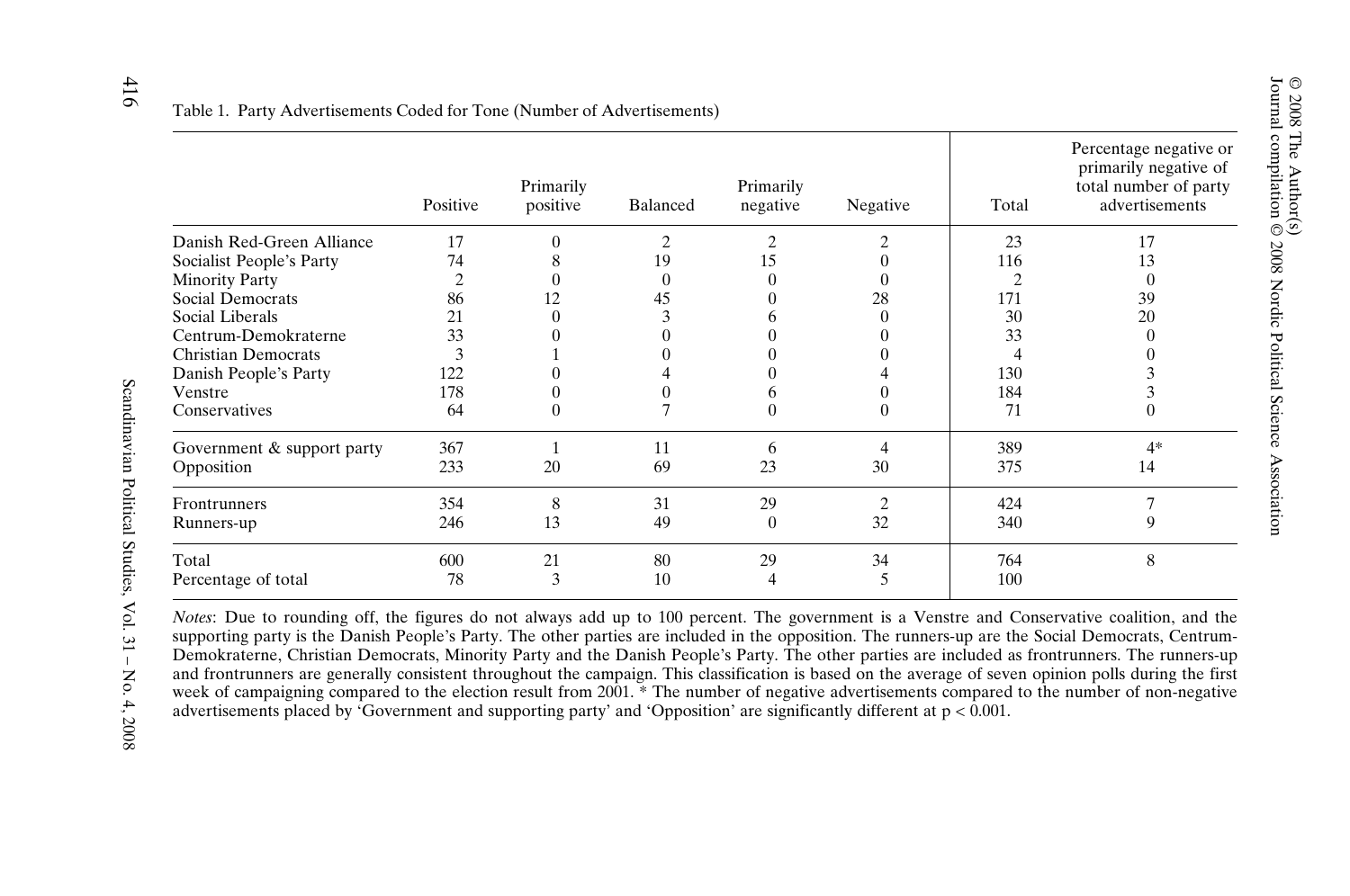|                            | Video<br>length | Time with<br>verbal<br>messages | Time with<br>negative<br>campaigning | Percentage<br>with negative<br>campaigning |
|----------------------------|-----------------|---------------------------------|--------------------------------------|--------------------------------------------|
| Danish Red-Green Alliance  | 294             | 41                              | 0                                    | $\mathbf{0}$                               |
| Socialist People's Party   | 296             | 262                             | 72                                   | 27                                         |
| <b>Minority Party</b>      | 294             | 280                             | 50                                   | 18                                         |
| Social Democrats           | 290             | 273                             | 0                                    | $\boldsymbol{0}$                           |
| Social Liberals            | 297             | 258                             | 12                                   | 5                                          |
| Centrum-Demokraterne       | 292             | 243                             | $_{0}$                               | $\boldsymbol{0}$                           |
| <b>Christian Democrats</b> | 287             | 242                             |                                      | 0                                          |
| Danish People's Party      | 296             | 245                             |                                      | $\Omega$                                   |
| Venstre                    | 296             | 255                             | 24                                   | 9                                          |
| Conservatives              | 262             | 235                             | $\theta$                             | $\mathbf{0}$                               |
| Government & support party | 854             | 735                             | 24                                   | $3*$                                       |
| Opposition                 | 2,050           | 1,599                           | 134                                  | 8                                          |
| <b>Frontrunners</b>        | 1,445           | 1,051                           | 108                                  | $10*$                                      |
| Runners-up                 | 1,459           | 1,283                           | 50                                   | 4                                          |
| Total                      | 2,904           | 2,334                           | 158                                  | 7                                          |

Table 2. Parties Election Broadcasts (PEBs) Coded for Tone (in Seconds)

*Notes*: Due to rounding off, the figures do not always add up to 100 percent. The government is a Venstre and Conservative coalition and the supporting party is the Danish People's Party. The other parties are included in the opposition. The runners-up are the Social Democrats, Centrum-Demokraterne, Christian Democrats, Minority Party and the Danish People's Party. The other parties are included as frontrunners. The runners-up and frontrunners are generally consistent throughout the campaign. This classification is based on the average of seven opinion polls during the first week of campaigning compared to the election result from 2001. \* The number of seconds with negative messages compared to seconds of non-negative messages are significantly different at  $p < 0.001$  compared to the group below in the table.

or audio – is not coded. The ten different advertisements differed greatly in terms of style. The Minority Party and Centrum-Demokraterne used *Talking Head* spots with the candidates, whereas the Danish People's Party and Venstre employed more of a *Cinema Verite* narrative style, where the candidates meet the Danes in everyday situations. The Danish Red-Green Alliance did not use their candidates in the video, focusing instead on dramatic scenes, music and posted slogans.<sup>5</sup>

Table 2 also illustrates that negative campaigning only account for 7 percent of the time during the PEBs. The Socialist People's Party and the Minority Party top the list, with up to 27 percent of negative campaigning. By comparison, in the 2001 British election, all of the Conservative Party PEBs were negative, all of the Liberal Party PEBs were positive, whereas the Labour Party employed both negative and positive PEBs (Sanders & Norris 2005). In this sense, the British comparison demonstrates that Denmark deviates in terms of the overwhelming use of positive PEBs.

Scandinavian Political Studies, Vol. 31 – No. 4, 2008 417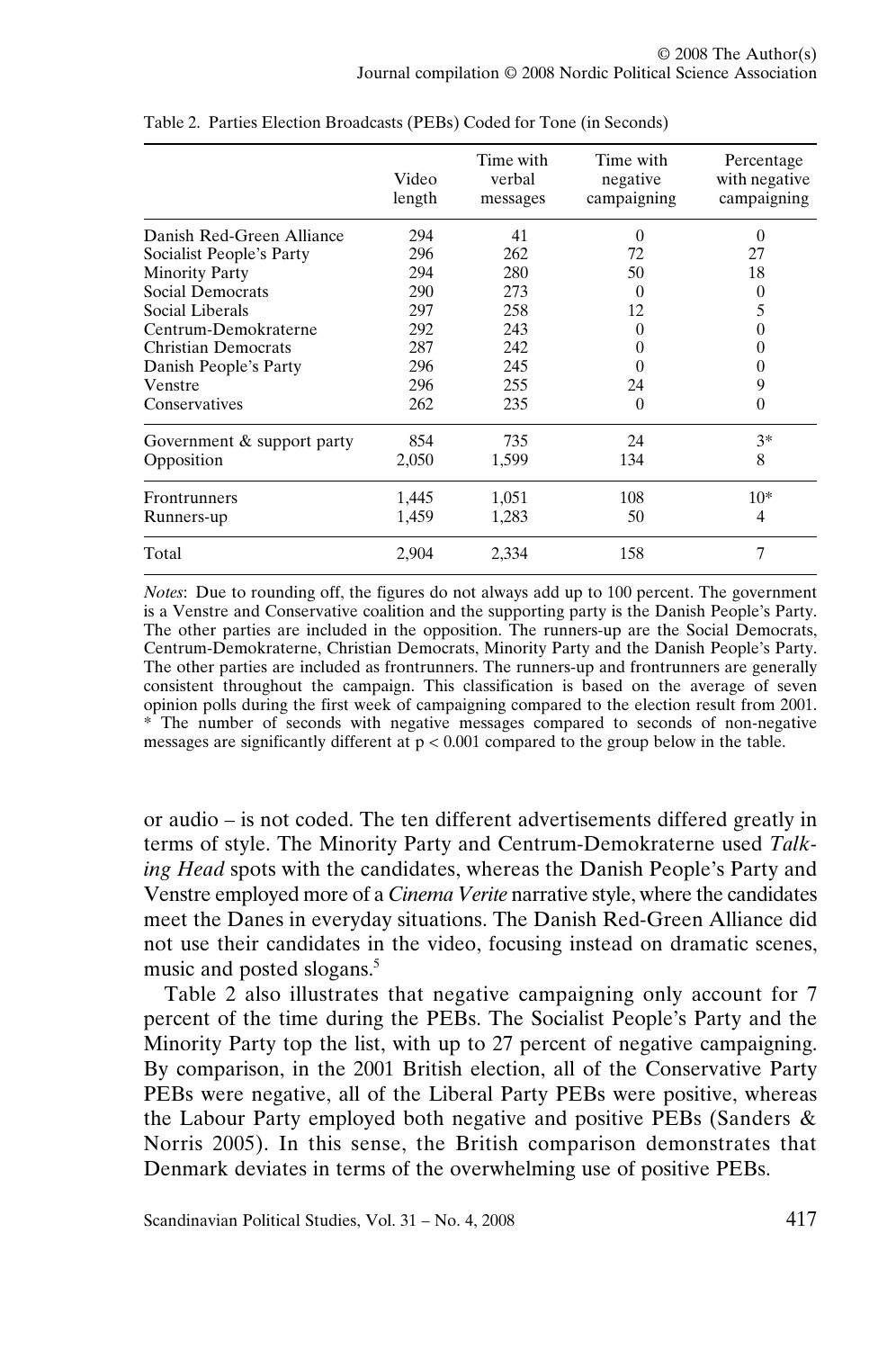### *The Party Leader Debate*

It is a tradition in Denmark and other Scandinavian countries for all the leaders of the parties running in an election to be invited to participate in a general debate the evening before the election (Aalberg & Jenssen 2007). This debate drew 1,110,000 viewers on the eve of the 2005 election, and 1,025,000 viewers in 2001, thus proving to present an important opportunity for the candidates to reach the public (Gallup: TV-Meter) – that is, respectively, 28 to 26 percent of the 4,003,616 to 3,998,957 eligible voters in the two elections. In our analysis, we included not only the final debate, but also a similar debate on the day the election was called in order to understand whether elements of negative campaigning may change as the campaign intensified. The two debates were coded in terms of the share of negative campaigning of the total amount of talking.

First of all, Table 3 shows that positive campaigning dominated both debates. In the early as well as the final debates, the Red-Green Alliance tops the list of negativity, with up to 70 percent in the final debate. Table 3 also shows that negative campaigning became more prevalent during the final debate, where around a third of the speaking time was negative and only around a quarter of the time in the first debate. This suggests that negative campaigning possibly increases over the course of a campaign as it intensifies. The increasing use of negative campaigning during the campaign corresponds to other studies (Damore 2002; Haynes & Rhine 1998; Krebs & Holian 2007, 131). The explanation of the intensified use is threefold. First, early in the campaign, each party attempts to establish its own platform and its own unique identity and engage in the battle to define the overall agenda of the election campaign (Karlsen 2004). Thus, it makes little sense to 'go negative' early if the electorate has no recognition of your own platform. Second, when Election Day is close, the respective party platforms will be known to the public and the overall agenda of the election campaign will be established, leaving room for negative campaigning. Finally, going negative can also be seen as the last desperate choice as the election moves closer – a last-ditch effort to impact the outcome of the election. In other words, as the agenda of the election campaign and clear lines of distinction between the parties are established, negative campaigning becomes more likely (Karlsen 2004).<sup>6</sup>

Having presented the empirical materials, we will now use the next three sections to analyse the three hypotheses posed initially in the article by looking at Tables 1–3.

# It's the Opposition . . .

Our first hypothesis argued that the opposition parties tend to be more inclined to go negative than the governing parties because it is easier for the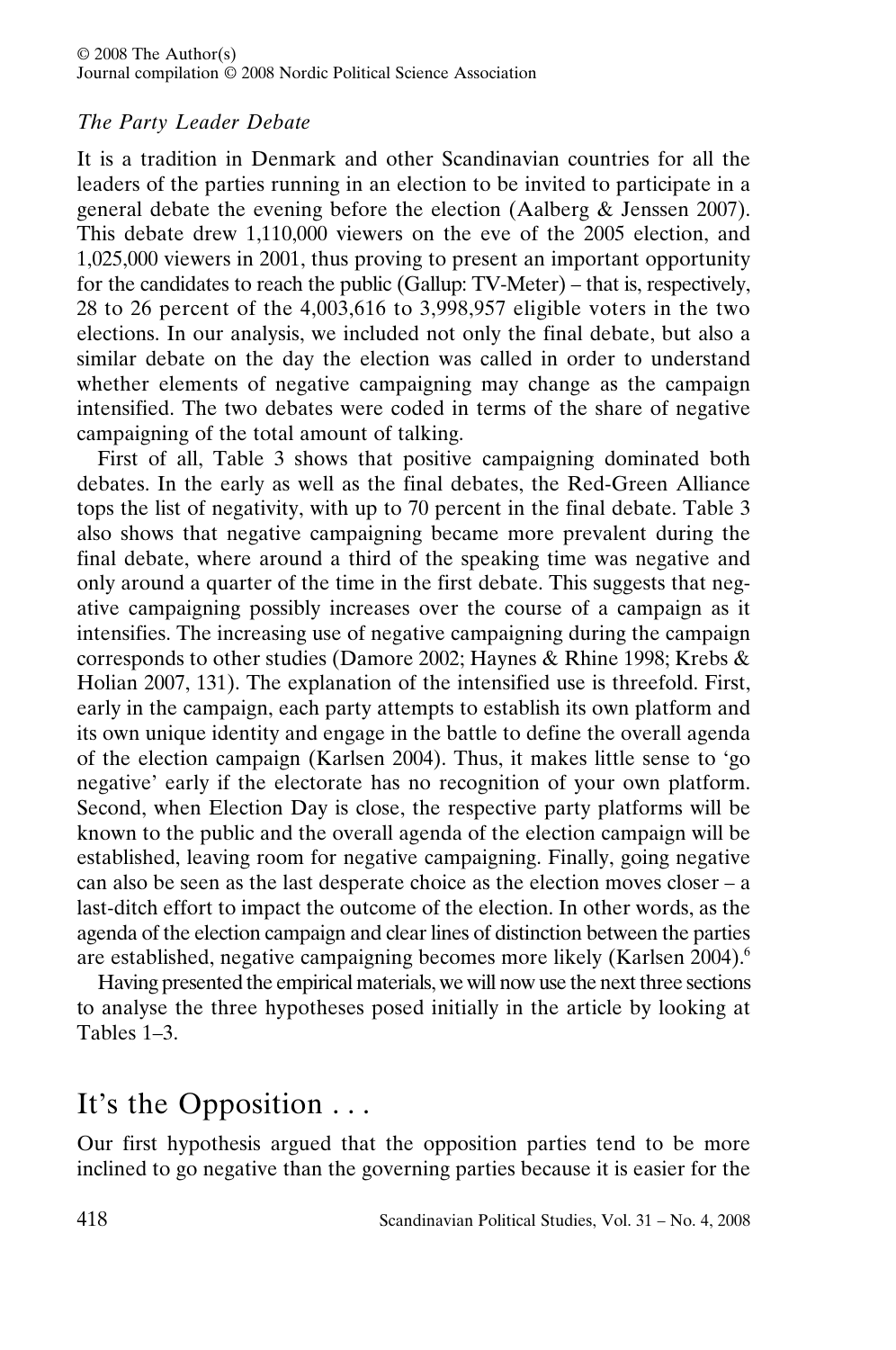|                                                                                                                                                                                                                                                                                                                             | Total                                                                                | Time with                                                                                | Percentage                                                                         |
|-----------------------------------------------------------------------------------------------------------------------------------------------------------------------------------------------------------------------------------------------------------------------------------------------------------------------------|--------------------------------------------------------------------------------------|------------------------------------------------------------------------------------------|------------------------------------------------------------------------------------|
|                                                                                                                                                                                                                                                                                                                             | speech                                                                               | negative                                                                                 | with negative                                                                      |
|                                                                                                                                                                                                                                                                                                                             | time                                                                                 | campaigning                                                                              | campaigning                                                                        |
| Debate of 18 January<br>• Danish Red-Green Alliance<br>• Socialist People's Party<br>• Minority Party<br>• Social Democrats<br>• The Social Liberals<br>• Centrum-Demokraterne<br>• Christian Democrats<br>• Danish People's Party<br>• Venstre<br>$\bullet$ Conservative<br>• Government $&$ support party<br>• Opposition | 458<br>634<br>356<br>713<br>561<br>511<br>296<br>688<br>815<br>482<br>2,281<br>3,233 | 308<br>364<br>35<br>206<br>176<br>60<br>$\overline{0}$<br>79<br>71<br>79<br>229<br>1,149 | 67<br>57<br>10<br>29<br>31<br>12<br>$\overline{0}$<br>11<br>9<br>16<br>$10*$<br>36 |
| • Frontrunners                                                                                                                                                                                                                                                                                                              | 2,950                                                                                | 998                                                                                      | $34*$                                                                              |
| • Runners-up                                                                                                                                                                                                                                                                                                                | 2,564                                                                                | 380                                                                                      | 15                                                                                 |
| Total                                                                                                                                                                                                                                                                                                                       | 5,514                                                                                | 1,378                                                                                    | 25                                                                                 |
| Debate of 6 February<br>• Danish Red-Green Alliance<br>• Socialist People's Party<br>• Minority Party<br>• Social Democrats<br>• The Social Liberals<br>• Centrum-Demokraterne<br>• Christian Democrats<br>· Danish People's Party<br>• Venstre<br>• Conservative                                                           | 371<br>561<br>245<br>778<br>660<br>364<br>193<br>747<br>910<br>553                   | 261<br>146<br>142<br>235<br>231<br>185<br>56<br>104<br>313<br>140                        | 70<br>26<br>58<br>30<br>35<br>51<br>29<br>14<br>34<br>25                           |
| • Government $&$ support party                                                                                                                                                                                                                                                                                              | 2.403                                                                                | 613                                                                                      | $26*$                                                                              |
| • Opposition                                                                                                                                                                                                                                                                                                                | 2,979                                                                                | 1,200                                                                                    | 40                                                                                 |
| • Frontrunners                                                                                                                                                                                                                                                                                                              | 3,055                                                                                | 1,091                                                                                    | $36*$                                                                              |
| • Runners-up                                                                                                                                                                                                                                                                                                                | 2,327                                                                                | 722                                                                                      | 31                                                                                 |
| Total                                                                                                                                                                                                                                                                                                                       | 5,382                                                                                | 1,813                                                                                    | 34                                                                                 |
| • Government $&$ support party                                                                                                                                                                                                                                                                                              | 4,684                                                                                | 842                                                                                      | $18*$                                                                              |
| · Opposition                                                                                                                                                                                                                                                                                                                | 6,212                                                                                | 2,349                                                                                    | 38                                                                                 |
| • Frontrunners                                                                                                                                                                                                                                                                                                              | 6,005                                                                                | 2,089                                                                                    | $3*$                                                                               |
| • Runners-up                                                                                                                                                                                                                                                                                                                | 4,891                                                                                | 1,102                                                                                    | 23                                                                                 |
| Total of both debates                                                                                                                                                                                                                                                                                                       | 10,896                                                                               | 3,191                                                                                    | 29                                                                                 |

Table 3. Two Party Leaders' Debates Coded on Tone (in Seconds)

*Notes*: Due to rounding off, the figures do not always add up to 100 percent. The government is a Venstre and Conservative coalition and the supporting party is the Danish People's Party. The other parties are included in the opposition. The runners-up are the Social Democrats, Centrum-Demokraterne, Christian Democrats, Minority Party and the Danish People's Party. The other parties are included as frontrunners. The runners-up and frontrunners are generally consistent throughout the weeks of the campaign across polls. This classification is based on the average of seven opinion polls during the first week of campaigning compared to the previous election result from 2001 (Altinget.dk 2007). \* The number of seconds with negative messages compared to seconds of non-negative messages is significantly different at  $p < 0.001$ compared to the group below in the table.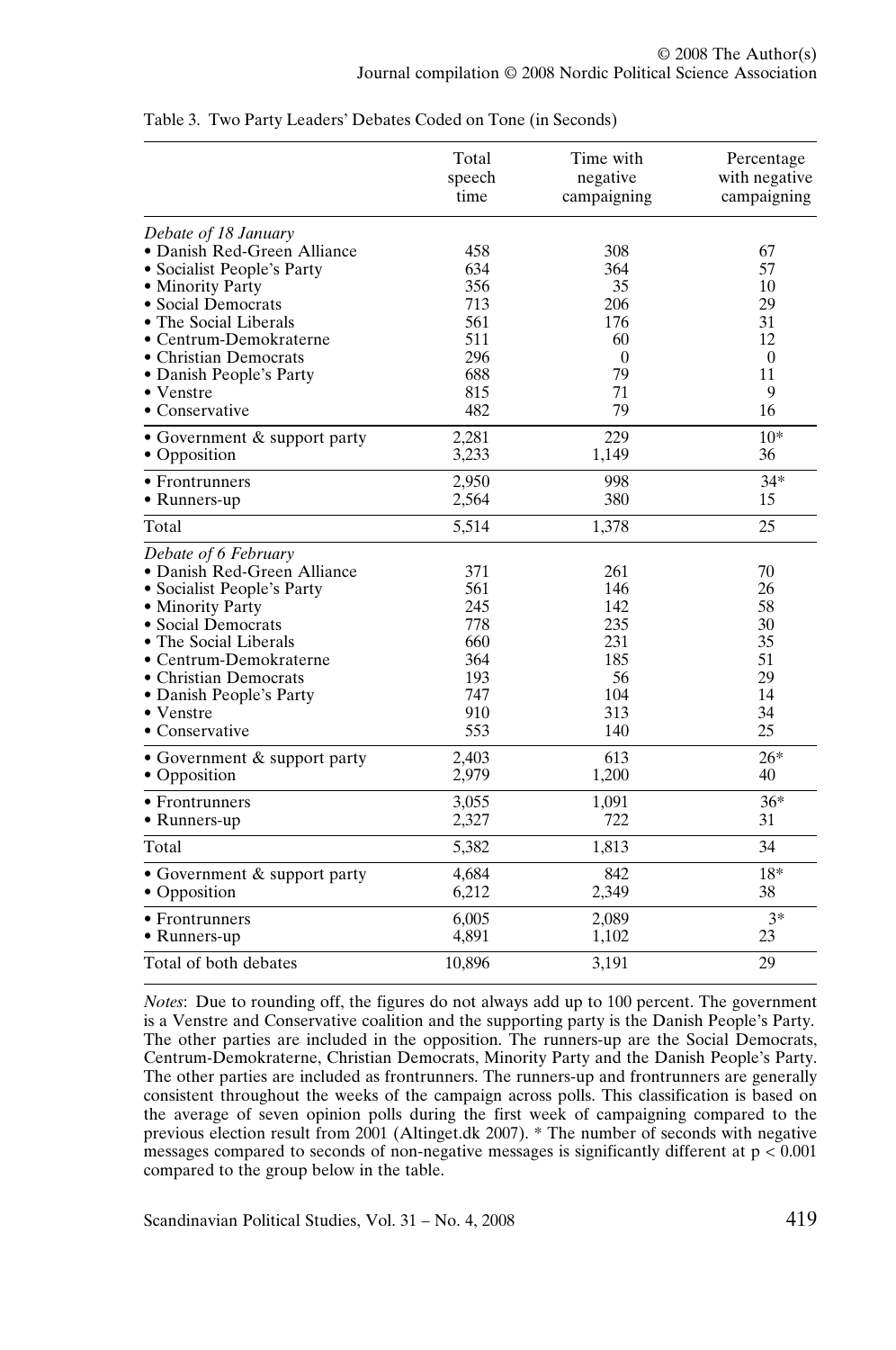latter to emphasise previous results, whereas the former can usually only emphasise their intentions for future action. Distinguishing between the negative campaigning of governing parties and opposition parties in Tables 1–3 clearly demonstrates that the opposition tends to be more negative in their campaigning style. Considering party advertisements, 14 percent of those of the opposition were negative, while this was the case with only 4 percent of the governing party advertisements (Table 1). When it comes to the party election broadcasts, 3 percent of the governing parties were negative, whereas 8 percent of the opposition parties were negative (Table 2). Analysing the party leader debates, Table 3 reveals that the opposition tends to exploit negative campaigning more than three times as much in the first debate and twice as much in the final debate as compared to the governing parties. We have thus found evidence that in the 2005 election, the opposition parties tended to be more negative than the governing parties in their campaigning.

### It's the Runners-up . . .

Our second hypothesis stated that if a party experiences inadequate electoral support in the opinion polls, they would be more likely to go negative in order to establish a platform for addressing the frontrunners. Tables 1–3 also divide the negativity of the campaign in terms of the frontrunner and runnerup. However, the three tables provide inconsistent results. When it comes to party advertisements, the frontrunners go negative with 7 percent, whereas the runners-up go negative with 9 percent (Table 1). In the party election broadcasts and the party leader debates, the relationship is the reverse: 10 percent of the frontrunners' campaigning was negatively toned when it came to PEBs, whereas only 4 percent of the runner-up campaigning was negatively toned (Table 2). In the party leader debates, both of the debates indicate that the frontrunners tend to be more negative than the runners-up (Table 3).

We must thus reject the hypothesis that runners-up tend to be more inclined to go negative. In two out of three sources of empirical materials, the effect is actually the opposite: the frontrunners tend to be more negative than the runners-up. This result can be interpreted from various angles. First, it is worth considering that the party advertisements and PEBs are often produced weeks in advance of the campaign. This makes it difficult to modify the campaign message as the campaign progresses. However, it is possible to purchase more advertising space in the newspapers as the campaign intensifies and ready-produced positive advertisements can be replaced with negative ones at the last minute. The party leader debates are also open to changes in tone. Another interpretation of these results is simply that minor fluctuations in the opinion polls do not affect the campaign tone – that is, the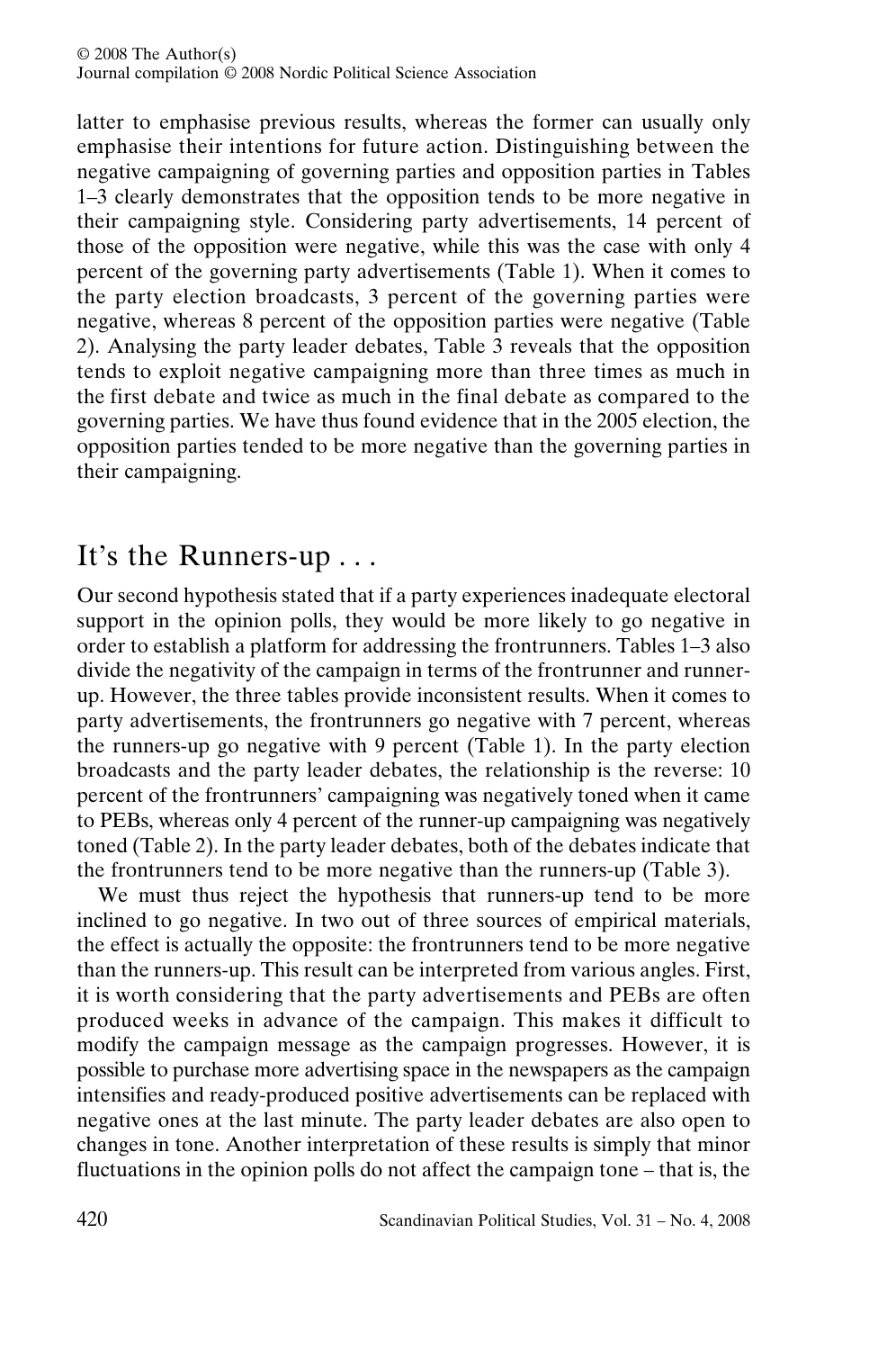opinion polls are usually quite stable. Change proceeds gradually and seldom produces large overnight shifts.

It is also a strong assumption that merely being one or two percentage points down compared to the previous election should make the party more inclined to go negative. In other words, the frontrunner/runners-up divide appears more appropriate in a first-past-the-post type of election system and less relevant in the Scandinavian proportional election system. Furthermore, the amount of negativity in a party leader debate might be more a matter of the personal style of the individual candidate than the general tone of political campaigning attempting to capture the entire political party and the party candidates. The findings thus indicate an inconsistent relationship between the frontrunner and the runners-up.

### It's the Media...

The final hypothesis takes the analysis to another level by arguing that the media report from the campaign in a manner akin to sportswriters covering a sporting event – that is, focus is on the negatives of the campaign and not the positives through coverage of the attacks and dramatics of the opposing sides. During the campaign, the sports-writing and dramatics of the campaign prevailed, with numerous headlines including words such as 'attack', 'brutality', 'lies', 'battle', 'in-fight', 'accusations', 'knockouts' and 'punches below the belt'. Table 4 analyses the major newspapers in terms of their attention to the negative campaign tone.<sup>7</sup> Some 213 articles were analysed, but only 97 of these had indirect or direct quotations from the candidates that specifically targeted another candidate or party, which the operationalisation of our empirical analyses of negative campaigning requires. The unit of analysis is the entire article and the analysis is carried out by applying the

|                     | Positive | Primarily<br>positive | Balanced | Primarily<br>negative | Negative | Total | Percentage<br>negative or<br>primarily<br>negative of<br>total number<br>of party<br>advertisements |
|---------------------|----------|-----------------------|----------|-----------------------|----------|-------|-----------------------------------------------------------------------------------------------------|
| Number of articles  | 28       | 20                    | 28       | 18                    | 3        | 97    | 22                                                                                                  |
| Percentage of total | 29       | 21                    | 29       | 19                    | 3        | 101   | 22                                                                                                  |

Table 4. Newspaper Articles Coded on Tone

*Notes*: Only articles quoting candidates are included. Due to rounding off, the table does not add up to 100 percent.

Scandinavian Political Studies, Vol. 31 – No. 4, 2008 421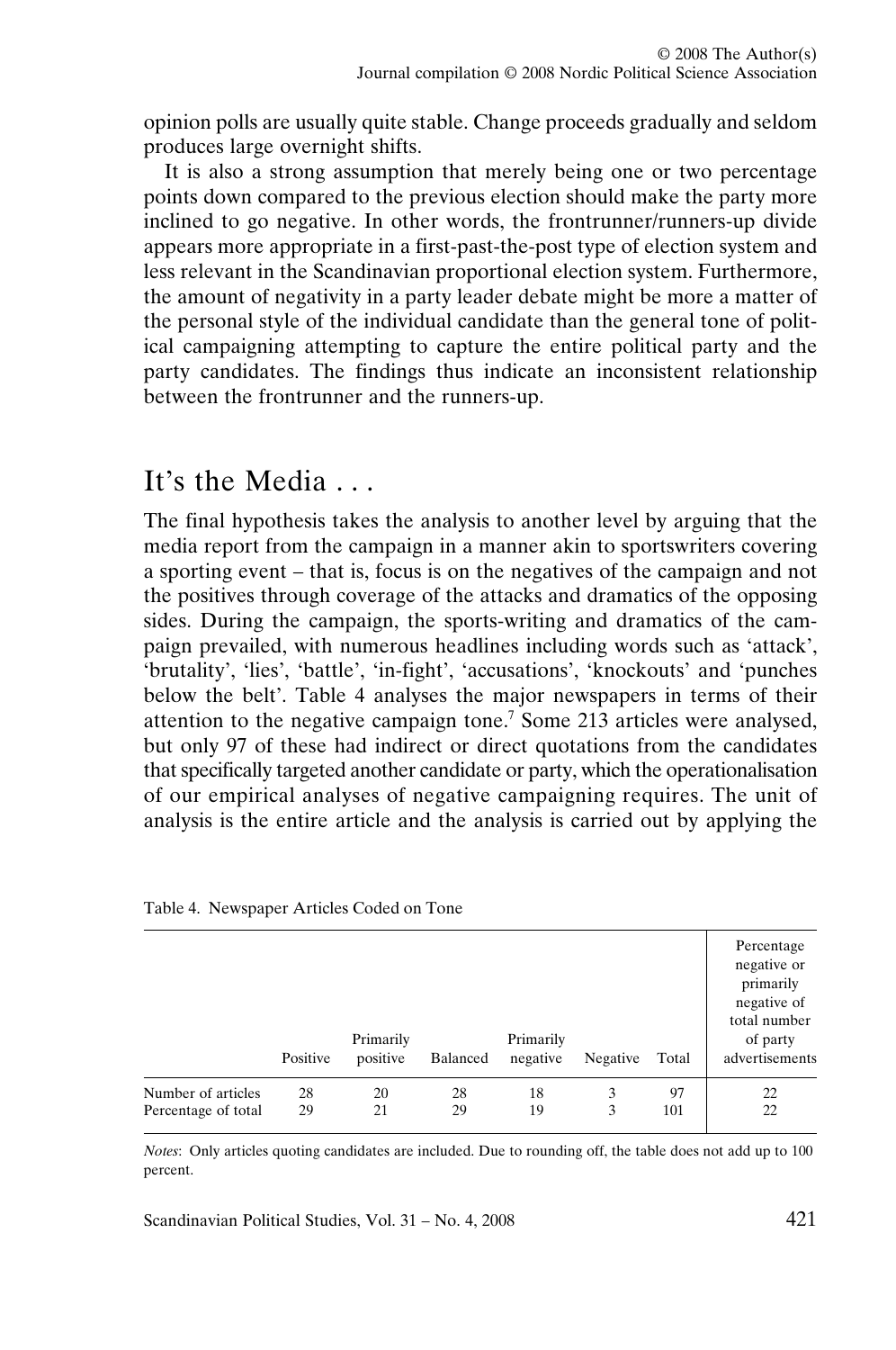five-point coding scheme also applied to the party advertisements. In other words, if one candidate gives a negative statement and another gives a positive statement in the same article, the article is coded as balanced.

Table 4 indicates a strong media bias in the reported campaign in favour of negative campaigning tones. Some 22 percent of the articles were negative. By comparison, only 8 percent of the advertisements and 7 percent of the PEBs were negative. This shows that the media present a very biased image of the political campaign. In all, 29 percent of the time in the two party leader debates was negatively toned. Converting this share on the level of the specific candidate to our five-point coding scheme would only leave the Red-Green Alliance classified as negative because the other candidate messages during the debate are dominated by positive campaigning. So even though the negative campaigning was more present during the debates among the party's leaders, it is in no way close to the bias in the communication of the campaign in the media. In this sense, the media usually focused on statements indicating conflict in their coverage of the campaign, even though it only comprised a minor part of the entire campaign. This strong bias in the media coverage of the campaign can also be found elsewhere. For example, Min (2002) concluded that 60 percent of all news reports that comment on political advertisements during the 1992, 1996 and 2000 American general election campaign were negative and only 33 percent positive. This biased news coverage of the campaign during the election is also highlighted by Hetherington (1996, 374), who reports that more than 90 percent of the comments relating to the economy were negative during the 1992 presidential campaign compared to only 75 percent in the preceding period, even though the economy improved. The media focus on negativity also appears to be increasing over time (Patterson 1996).

# Discussion and Conclusion

The 2005 Danish election was not unique compared to previous elections in Denmark. In this sense, the 2005 election presents a typical case when it comes to the political campaign (Goul Andersen et al. 2007; Pedersen 2005; Andersen 2006). Negative campaigning constitutes a very minor aspect of political campaigning in the Danish 2005 election. Compared to the United States and many other developed countries outside Scandinavia, the differences are quite striking. Several explanations as to why negative campaigning is not used very frequently can be in play at the same time.

First of all, the multiparty context blurs the benefit of attack advertisements because even if it works and pushes a voter away from the party under attack, this voter could ultimately decide to vote for a number of different parties. In a two-party system, the floating voter could only move their vote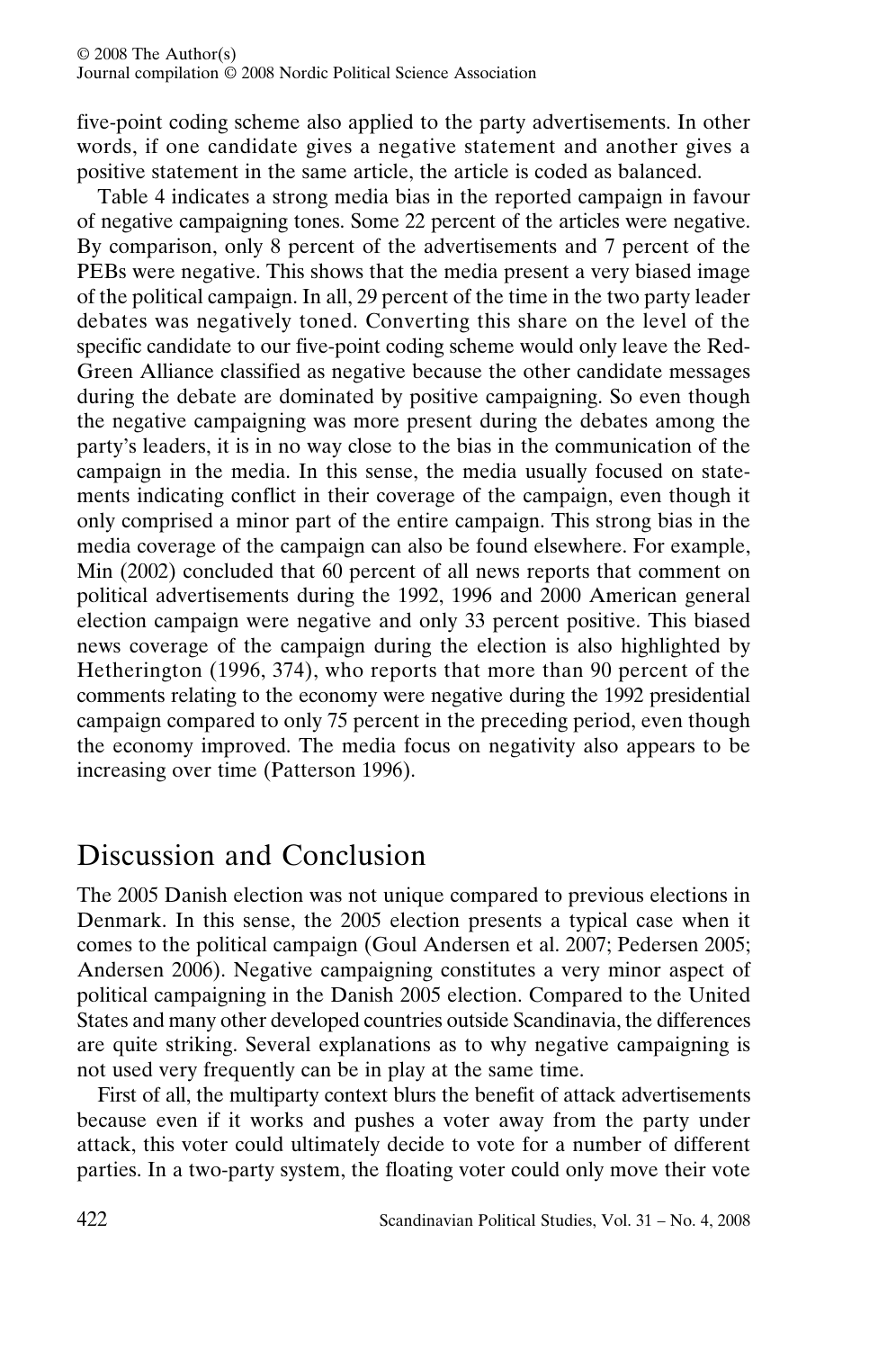to the attacker (or abstain from voting). On the other hand, the risk of backfire or a boomerang effect (i.e. being presented as weak and desperate by the media because the party sponsored a negative advertisement) is not uncertain, but limited to the party sponsoring the attack. In other words, negative campaigning in a multiparty system tends to represent a scenario in which the benefits can go to many different parties, while the risk of backfire is limited to the sponsoring party.

Second, the general elections in the Scandinavian countries pit party against party more than candidate against candidate. Even through the focus of the media is increasingly on the few primary candidates, the main choice is between parties – not candidates (Siune 1987, 365; Holmberg & Oscarsson 2004). Election campaigns in the rest of the world often tend to focus more on specific candidates rather than the overall party; and as negative campaigns, due to their often personal nature, often tend to target the candidate rather than the party, this difference might help explain why negative campaigns are used less in Scandinavia.

Third, if political cleavages between the parties are multidimensional as opposed to unidimensional, the benefits of a party engaging in attacks on another party become less clear as the voters align not only on one dimension, but several at the same time. A floating voter could accordingly float along several dimensions due to an attack advertisement – not just one.

Fourth, political advertisements on television are forbidden in Scandinavian countries. Thus, negative campaigning in terms of advertisements is limited to newspapers, billboards and local radio. These venues do not appear to foster the same degree of negativism as television in particular. In television advertising, the time slots are very small and the competition for the attention of the voters during the commercial breaks is very high, which tends to foster provocative advertisements in order to be noticed, and negative and provocative advertisements seem to go hand-in-hand here.

A fifth explanation for why negative campaigning appears so little in Scandinavia is the political culture. For example, parliamentary debates in Scandinavia tend to be very civilised and impersonal, and the tone is often consensual rather than confrontational. In countries such as Italy, Australia, New Zealand and the United Kingdom, the parliamentary debates are much livelier, and personal attacks are part of almost every debate. This 'civilised' political culture also helps us understand why Scandinavian parties tend to be less inclined to 'go negative' in the course of the election campaigns as it is against the political culture.

A sixth and final explanation is that as majority governments are the exception in Denmark, parties running against each other must also be able to work together after an election despite their political differences. Attack advertisements targeting future coalition partners make such cooperation difficult; parties are less inclined to go negative in political systems with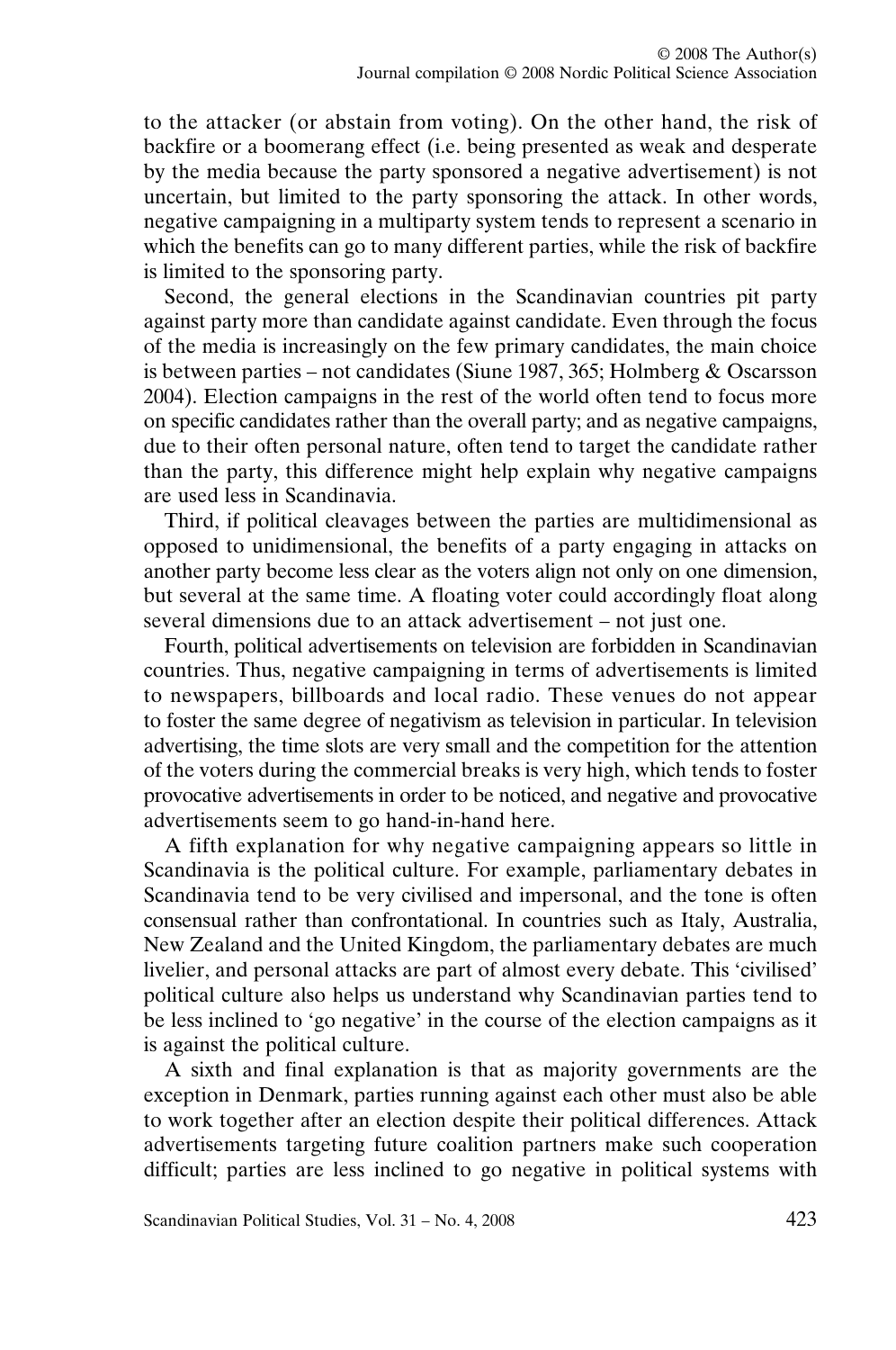minority governments and in which broad coalitions (rather than minimumwilling coalitions) are the usual way of carrying out politics.

The analyses confirmed that opposition campaigning tends to be more negative than that of the governing parties. In this sense, adapting the original American-developed hypothesis on the divide between the challengers and the incumbents proves fruitful. The analyses provide inconclusive evidence as to whether frontrunners or runners-up apply negative campaigns the most. According to the frontrunner/runner-up divide, it appears more appropriate in a first-past-the-post electoral system, where the 'winner takes it all', and less relevant in the Scandinavian context of a proportional election system. Finally, the analyses show that the media devote much greater attention to negative campaigns than is the case with positive campaigns. In other words, the media grant extensive coverage to the limited number of negative campaign messages, thereby presenting a biased image of the political campaign to the general public. If this bias is persistent, we might see more negative campaigning in the future as the political parties become aware of this and if the battle for attention intensifies. In other words, if the parties receive more press coverage from negative campaigns than positive ones, the parties will be more inclined to go negative because they will reach more voters by doing so. Moreover, the media's biased coverage of the campaign potentially could lead to increased general mistrust in parties and candidates and provide a misleading sense of how politics are usually conducted. Further analysis of election campaigning is clearly required to establish these results more firmly, as is analysis of the effects of negative campaigning in the Scandinavian proportional, multiparty context. Hopefully, the findings presented here can be applied as benchmarks for future comparisons.

#### NOTES

- 1. Studies on electoral campaigning in Scandinavian are quite rare. Nevertheless, there are a few recent notable exceptions available in English (e.g. Stromback & Nord 2006; Stromback & Dimitrova 2006; Jenssen & Aalberg 2006; De Vreese & Semetko 2004; De Vreese 2004: Buch & Hansen 2002).
- 2. The laws regulating political advertisements in Scandinavian with their amendments are: Denmark: Executive order on radio and television no. 410 of 02/05/2006, §76, section 3; Norway: Executive order on broadcasting no. 127 of 04/12/1992, chapter 3, §1 & 4; Sweden: Executive order on Radio- and TV no. 844 of 07/19/1996, chapter 6, §5.
- 3. Urban, Jyllands-Posten, Politiken, MetroXpress, BT and Ekstra Bladet.
- 49 of the 764 advertisements were coded independently by two different persons. 94 percent (or 46 of the total) were coded identically.
- 5. See McNair (1999, 105) for an overview of the various styles in political commercials.
- 6. Nevertheless, it must be stressed that the analysis (not shown) of the party advertisements in Table 1 over time only provide inconclusive evidence about whether the negative campaign tone has changed during the course of the campaign. This might be due to the advertisements being produced weeks in advance and thus less flexible than the debates (see the discussion in the section: 'It's the Runners-up . . .' below).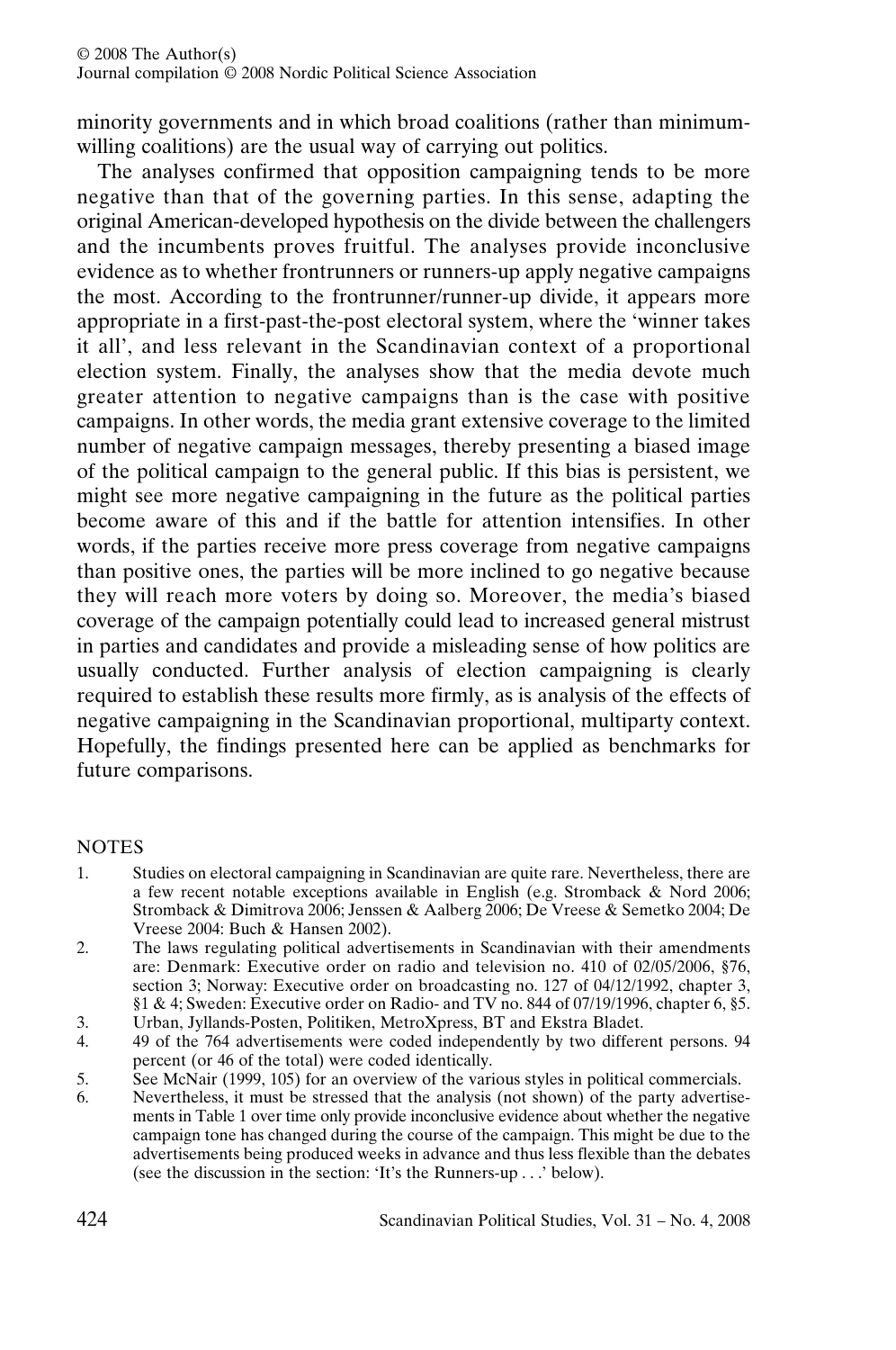7. Articles from 18 January to 8 February are included from Jyllands-Posten, Politiken, Berlingske Tidende, BT and Ekstra Bladet. The analysis is limited to articles between 300 and 600 words on the first three pages of the newspapers, though the first 15 pages in the case of BT and Ekstra Bladet.

#### **REFERENCES**

- Aalberg, R. & Jenssen, A. T. 2007. 'Do Television Debates in Multiparty Systems Affect Viewers? A Quasi-experimental Study with First-time Voters', *Scandinavian Political Studies* 30, 115–35.
- Altinget, D. K. 2007. Average of seven public opinion polls calculated by Professor Søren Risbjerg Thompsen, Aarhus University: Department of Political Science.
- Andersen, J. G. 2006. 'The Parliamentary Election in Denmark, February 2005', *Electoral Studies* 25, 393–98.
- Ansolabehere, S. & Iyengar, S. 1995. *Going Negative: How Political Advertisements Shrink and Polarize the Electorate*. New York: Free Press.
- Benoit, W. L., Blaney, J. R. & Pier, P. M. 2000. 'Acclaiming, Attacking and Defending: A Functional Analysis of US Nominating Convention Keynote Speeches', *Political Communication* 17, 61–84.
- Bille, L., Elklit, J. & Jakobsen, M. V. 1992. 'Denmark: The 1990 Campaign', in Bowler, S. & Farrell, D., eds, *Electoral Strategies and Political Marketing*. London: Macmillan.
- Brooks, D. J. 2006. 'The Resilient Voter: Moving toward Closure in the Debate over Negative Campaigning and Turnout', *Journal of Politics* 68, 684–96.
- Brooks, D. J. & Geer, J. G. 2007. 'Beyond Negativity: The Effects of Incivility on the Electorate', *American Journal of Political Science* 51, 1–16.
- Buch, R. & Hansen, K. M. 2002. 'The Danes and Europe: From EC 1972 to Euro 2000 Elections, Referendums and Attitudes', *Scandinavian Political Studies* 25, 1–26.
- Cook, T. E. 1998. *Governing with the News: The News Media as a Political Institution*. Chicago, IL: University of Chicago Press.
- Christiansen, P. M. & Togeby, L. 2006. 'Power and Democracy in Denmark: Still a Viable Democracy', *Scandinavian Political Studies* 29, 1–24.
- Damore, D. F. 2002. 'Candidate Strategy and the Decision to go Negative', *Political Research Quarterly* 55, 669–85.
- De Vreese, C. H. 2004. 'Primed by the Euro: The Impact of a Referendum Campaign on Public Opinion and Evaluations of Government and Political Leaders', *Scandinavian Political Studies* 27, 45–64.
- De Vreese, C. H. & Semetko, H. A. 2004. 'News Matters: Influences on the Vote in the Danish 2000 Euro Referendum Campaign', *European Journal of Political Research* 43, 699–722.
- Freedman, P. & Goldstein, K. 1999. 'Measuring Media Exposure and the Effects of Negative Campaign Ads', *American Journal of Political Science* 43, 1189–208.
- Fridkin, K. L. & Kenney, P. J. 2004. 'Do Negative Messages Work? The Impact of Negativity on Citizens' Evaluations of Candidates', *American Politics Research* 32, 570–606.
- Goul Andersen, J. et al., eds. 2007. *Det nye politiske landskab. Folketingsvalget 2005 i perspektiv*. Aarhus: Academica.
- Hansen, K. M. & Pedersen, K. 2007. 'Cyber-campaigning: The Character, Development and Consequences of Danish Parties' Electioneering in Cyber-space', Under review.
- Haynes, A. & Rhine, S. L. 1998. 'Attack Politics in Presidential Nomination Campaigns: An Examination of the Frequency and Determinants of Intermediated Negative Messages against Opponents', *Political Research Quarterly* 51, 691–721.
- Hetherington, M. J. 1996. 'The Media's Role in Forming Voters' National Economic Evaluations in 1992', *American Journal of Political Science* 40, 372–95.
- Holman, C. B. & McCloughlin, L. P. 2001. *Buying Time, 2000*. New York: New York University School of Law, Brennan Center for Justice.
- Holmberg, S. & Oscarsson, H. 2004. *Väljare. Svenskt väljarbeteende under 50 år*. Stockholm: Norstedts.
- Jenssen, A. T. & Jamtoy, A. I. 2005. 'Choosing a Party for the Wrong Reasons?', *Tidsskrift for Samfunnsforskning* 46, 267–96.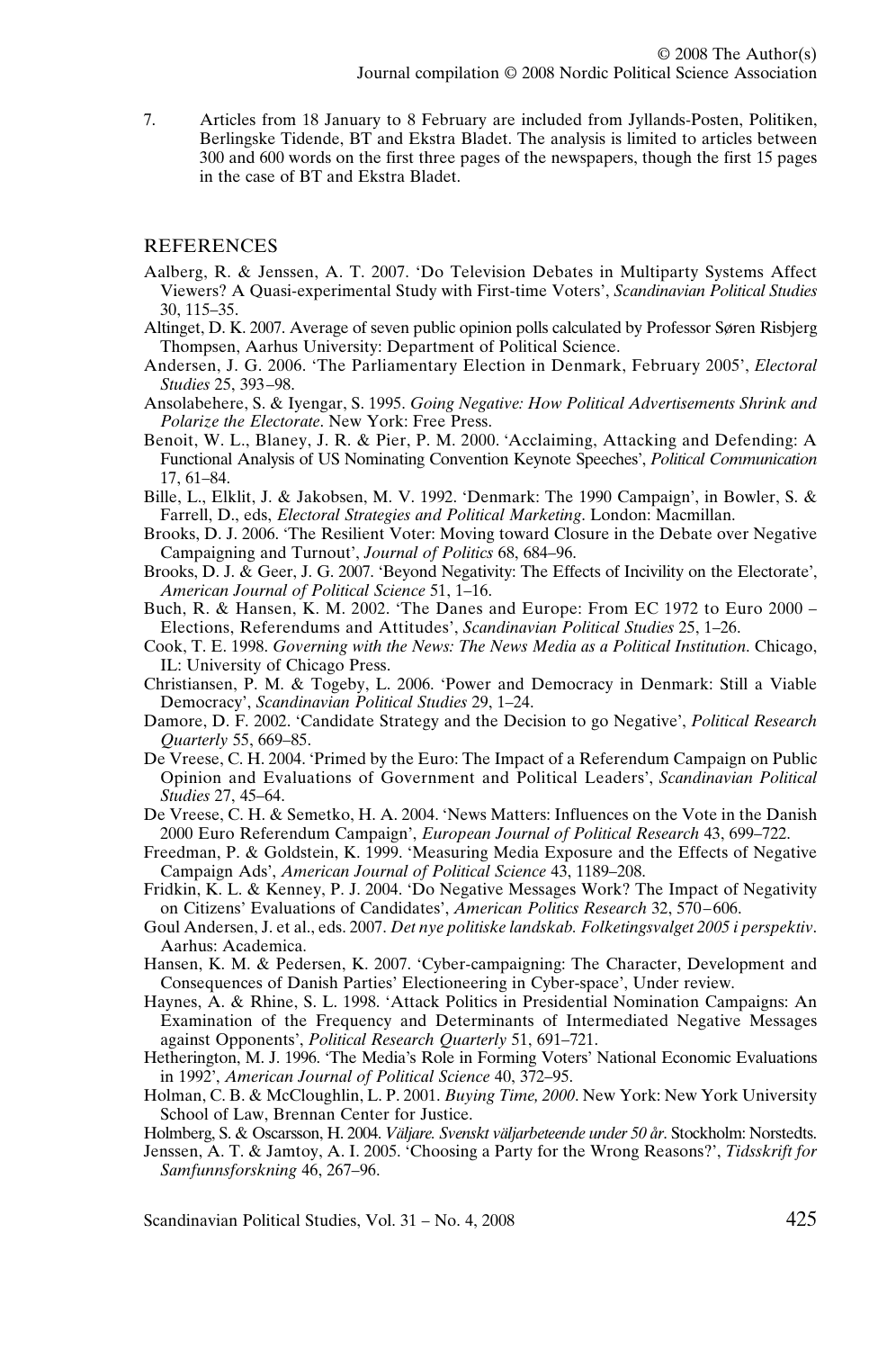- Jenssen, A. T. & Aalberg, T. 2006. 'Party-leader Effects in Norway: A Multi-methods Approach', *Electoral Studies* 25, 248–69.
- Jønsson, R. 2004. *Partiernes kommunikationsressourcer og strategier frem mod næste valg*. Copenhagen: Report for Ugebrevet A4.
- Kahn, K. F. & Kenney, P. J. 1999. 'Do Negative Campaigns Mobilize or Suppress Turnout? Clarifying the Relationship between Negativity and Participation', *American Political Science Review* 93, 877–89.
- Karlsen, R. 2004. 'Election Campaigns in Multi-party Systems: Issue Saliency and a Fight for Ownership', *Tidsskrift for Samfunnsforskning* 45, 611–35.
- Krebs, T. B. & Holian, D. B. 2007. 'Competitive Positioning, Deracialization and Attack Speech: A Study of Negative Campaigning in the 2001 Los Angeles Mayoral Election', *American Politics Research* 35, 123–49.
- Lau, R. R. & Pomper, G. M. 2001. 'Negative Campaigning by US Senate Candidates', *Party Politics* 7, 69–87.
- Lau, R. R. & Pomper, G. M. 2002. 'Effectiveness of Negative Campaigning in US Senate Elections', *American Journal of Political Science* 46, 47–66.
- Lau, R. R. & Pomper, G. M. 2004. *Negative Campaigning: An Analysis of US Senate Elections*. Lanham, MD: Rowman & Littlefield.
- Lau, R. R. et al. 1999. 'The Effects of Negative Political Advertisements: A Meta-Analytic Assessment', *American Political Science Review* 93, 851–75.
- Leroy, P. & Siune, K. 1994. 'The Role of Television in European Elections: The Cases of Belgium and Denmark', *European Journal of Communication* 9, 47–69.
- Lund, A. B. 2002. *Den redigerende magt nyhedsinstitutionens politiske indflydelse*. Aarhus: Aarhus University Press.
- Mayer, W. G. 1996. 'In Defense of Negative Campaigning', *Political Science Quarterly* 111, 437– 55.
- McNair, B. 1999. *An Introduction to Political Communication*, 2nd edn. London: Routledge.
- Min, Y. 2002. 'Intertwining of Campaign News and Advertising: The Content and Electoral Effects of Newspaper Ad Watches', *Journalism & Mass Communication Quarterly* 79, 927–44.
- Min, Y. 2004. 'News Coverage of Negative Political Campaigns: An Experiment of Negative Campaign Effects on Turnout and Candidate Preference', *Harvard International Journal of Press-Politics* 9, 95–111.
- Moring, T. 2006. 'Political Advertising on Television in the Nordic and Baltic States', in Kaid, L. L. & Holtz-Bacha, C., eds, *The Sage Handbook of Political Advertising*. London: Sage.
- Norges Offentlige Utredninger (NOU). 2004. *Penger teller, men stemmer avgjør. Om partifinansiering, åpenhet og partipolitisk fjernsynsreklame* (Norges Offentlige Utredninger 25). Oslo: Statens Forvaltningstjeneste Informasjonsforvaltning.
- Norris, P. et al. 1999. *On Message: Communicating the Campaign*. London: Sage.
- Patterson, T. E. 1996. 'Bad News, Period', *PS: Political Science and Politics* 29, 17–20.
- Pedersen, K. 2005. 'The 2005 Danish General Election: A Phase of Consolidation', *West European Politics* 28, 1101–18.
- Pedersen, R. T. 2006. *Hvorfor så negativ? En analyse af de politiske partiers brug af negative kampagnebudskaber i valgkampen op til folketingsvalget 2005*. Master's thesis, University of Copenhagen, Department of Political Science.
- Petersson, O. et al. 2006. *Media and Elections in Sweden: Report from the Democratic Audit of Sweden 2006*. Stockholm: SNS Förlag.
- Sanders, D. & Norris, P. 2005. 'The Impact of Political Advertising in the UK General Election', *Political Research Quarterly* 58, 525–36.
- Shapiro, M. A. & Rieger, R. H. 1992. 'Comparing Positive and Negative Political Advertising on Radio', *Journalism Quarterly* 69, 135–45.
- Siune, K. 1987. 'The Political Role of Mass Media in Scandinavia', *Legislative Studies Quarterly*, 12, 395–414.
- Siune, K. 1994. 'Political Advertising in Denmark', in Kaid, L. L. & Holtz-Bacha, C., eds, *Political Advertising in Western Democracies: Parties and Candidates on Television*. Beverly Hills, CA: Sage.
- Skaperdas, S. & Grofman, B. 1995. 'Modeling Negative Campaigning', *American Political Science Review* 89, 49–61.